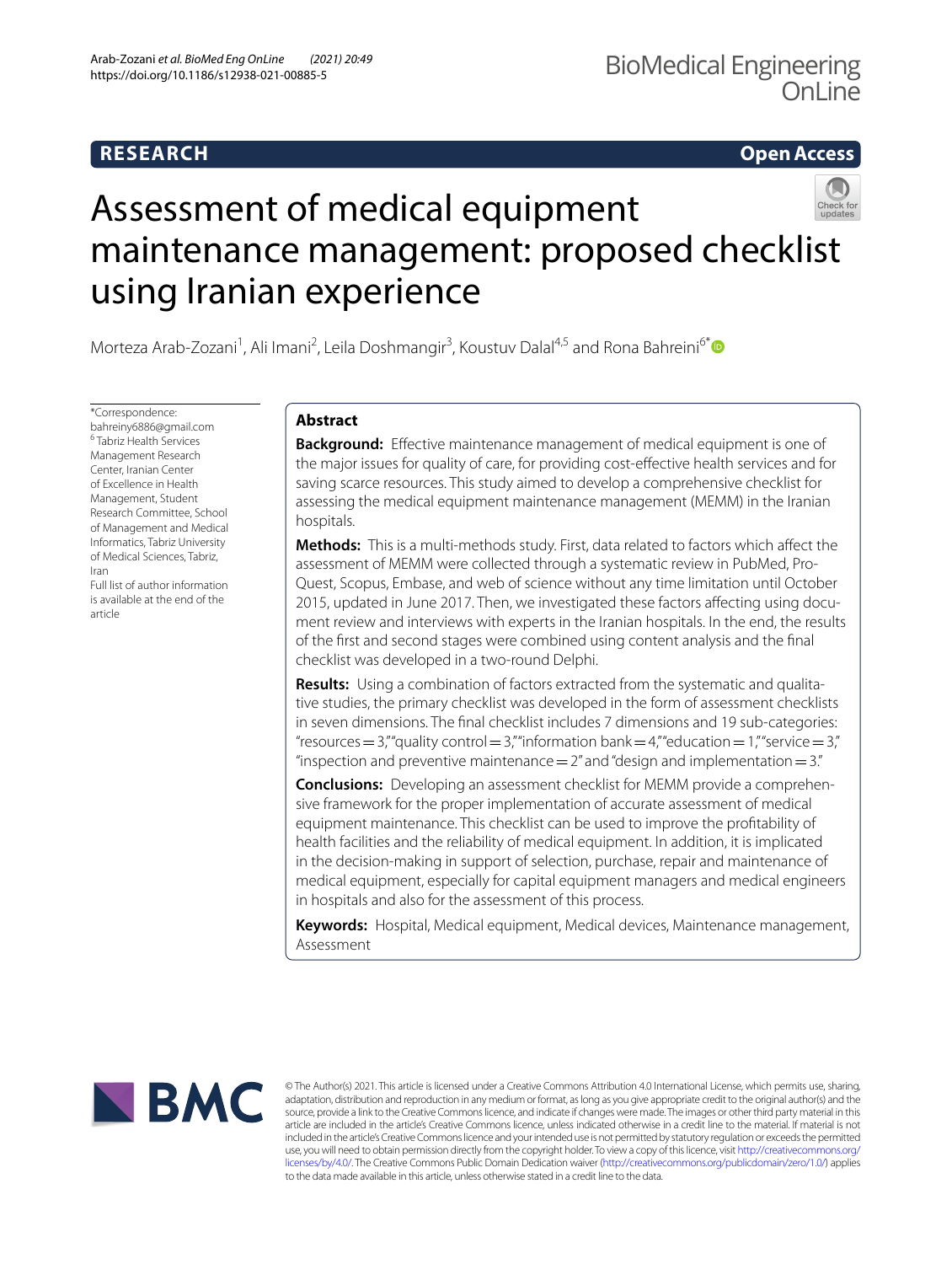## **Background**

Today's modern hospital is highly dependent on various types of medical equipment to assist in the diagnosis, monitoring and treatment of patients. It is impractical to provide health services without them [\[1](#page-22-0), [2\]](#page-22-1). Medical equipment deals with patient care including ranging from small and simple devices to complex and big devices. This ranking can be found in diferent types of hospitals and primary care settings [\[3](#page-22-2)]. According to the studies conducted in Iran, about one-third of the costs of setting up and equipping the hospital is allocated for purchasing medical equipment  $[4]$  $[4]$ . Therefore, it should be maintained in good working condition and higher safety level to prevent from injuries occurred in patients as well as in users [[5\]](#page-22-4).

The maintenance of medical equipment is important for reducing dispatch costs, reducing patient dissatisfaction, timely patient treatment, and reducing mortality and risks during patients care  $[4]$  $[4]$ . It is an integral part of the life cycle of the device. Usually, much more money is spent on maintaining equipment over than on its procurement [[6\]](#page-22-5). Maintenance is defned as any action which helps hospitals to provide an adequate level of service and to protect or promote the performance of their equipment to operate regularly and efficiently. Therefore, maintenance management is a fundamental aspect of hospital management [[7](#page-22-6)].

Good maintenance management to have well planned and implemented programs that hospitals can minimize breakdowns or failures of the medical device. This is particularly critical in developing countries for providing good healthcare services and saving scarce resources and alternatives. The equipment maintenance management of the hospital not only makes them easily accessible when needed but also increases their reliability and reduces their failure rate  $[4, 8]$  $[4, 8]$  $[4, 8]$ . Despite the importance of maintenance, there was no clear system of maintenance. The guidelines are not properly performed in many countries including Iran. In addition, there is a lack of information about the assessment and evaluation of medical equipment decisions [[9\]](#page-22-8).

A survey indicated that nearly 60% of the total cost of a hospital involves medical equipment [[8\]](#page-22-7). Wang et al. have demonstrated that the most common cause of medical equipment downtime is poor maintenance, planning, and management [[3\]](#page-22-2). One study indicates that nearly 1% of the total hospital budget is spent on maintenance costs [\[10](#page-22-9)]. The literatures have indicated that a 500-bed hospital spends typically around \$5 million/year [[6\]](#page-22-5). A study of world health organization (WHO) has shown that nearly half of medical devices in developing countries are operated incorrectly or are not maintained properly due to inappropriate management policy. On the other hand, the potential to manage and maintain medical equipment in these countries remains rather weak [\[11](#page-22-10)].

Medical equipment plays a signifcant role in the hospital system; hence, the purchase, maintenance and replacement of medical equipment are key factors in hospitals to implement medical care service. Thus, to assure the quality of healthcare delivery medical devices, use-safety assessment of the maintenance management in hospitals is imperative [[12](#page-22-11)]. To achieve these objectives, hospitals must develop assessment checklists which identify the performance status of medical equipment maintenance. It is essential for managers and engineers, not only to enhance hospital capability but also to predict the risks related to sudden failure. Given the lack of single and comprehensive checklists for maintenance management, the purpose of the current research is to design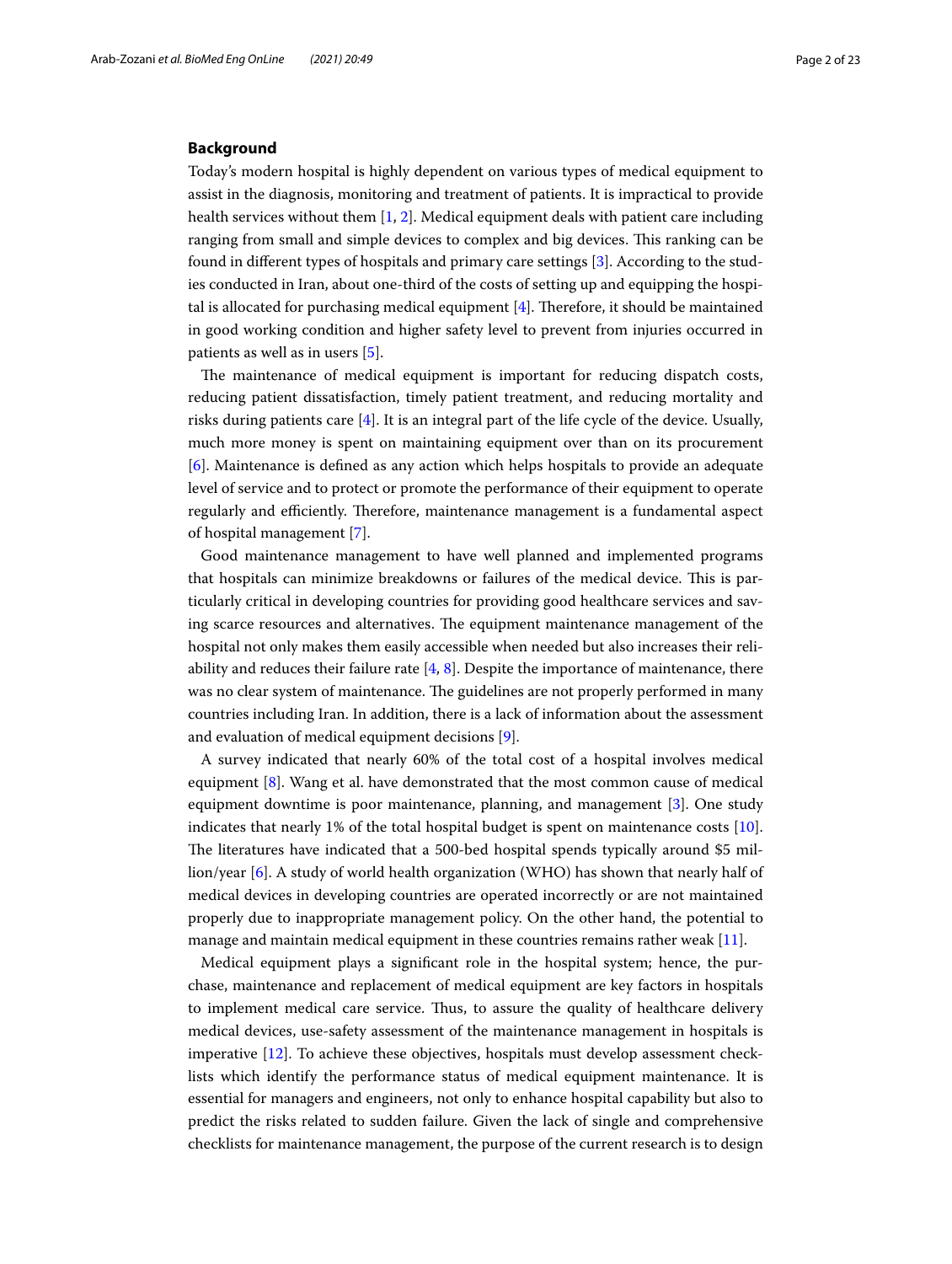and develop assessment checklists for medical equipment maintenance management (MEMM).

## **Results**

Of 309 potentially relevant articles searched, 29 articles were included in this systematic review. Finally, 89 factors were identified that affect the medical equipment maintenance management. These factors categorized based on MOHME framework [\[13\]](#page-22-12). Five of the factors were found related to resources, 12 factors related to service, 4 factors related to education, 15 of these factors regarding to quality control, 19 factors related to inspection, 12 factors related to information bank and 22 factors was dedicated to management [[14\]](#page-22-13).

The results of qualitative study were categorized into seven main themes (resources, quality control, documentation, education, service, inspection and preventive maintenance (IPM), designing and implementation) [\[15\]](#page-22-14).

Based on the fndings of the frst and second steps, a medical equipment maintenance management assessment checklist was developed as follows (Table [1\)](#page-3-0).

The checklists have seven dimensions, each of which includes sub-categories, such as the provision of variety of fnancial, human and physical resources, which means physical resources to provide a safe and secure environment equipped with the necessary facilities. Human resources refer to the provision and allocation of experienced and skilled manpower based on need. Financial resources also include the allocation of suffcient and necessary funds and budgets, which should be based on the goal and be allocated to priority goals according to the operational plan of the medical engineer unit.

The dimension of quality control tests in the three sub-categories of safety test, performance test and calibration refer to all technical tests that require special equipment and are of special importance for the health of the patient and staff. The Inspection and Preventive Maintenance Item refers to the importance and priority of PM than repairing and assessing the user and performance of personnel. In this section, there are topics such as periodic inspections, development of maintenance standards, the existence of external supervisors, and the existence of written and comprehensive guidelines.

In the feld of information bank, all activities related to the process of documentation and identifcation of medical equipment is listed. In the training section, both technical and user training for medical engineers and users are mentioned. The sub-categories of the service sector include after-sales service, repair and maintenance contracts, outsourcing of the decommissioning process, and so on. The last dimension is design and implementation, which refers to issues such as defning the level of user access, organizing joint committees, establishing inter-sectorial communication, policy development, purchasing medical equipment based on needs, and so on.

The scoring method is in three categories of zero, one and two. If the item meets the criteria, score 2, in case of partial compliance, one score and in case of mismatch, no points are awarded. For some items, one score is not included. Tat is, only two matching or mismatch modes are applicable and no intermediate states. Part of the checklist is about data collection that depending on the nature of the item, the collection method involves interview, observation and documentation review. Thus, the interview will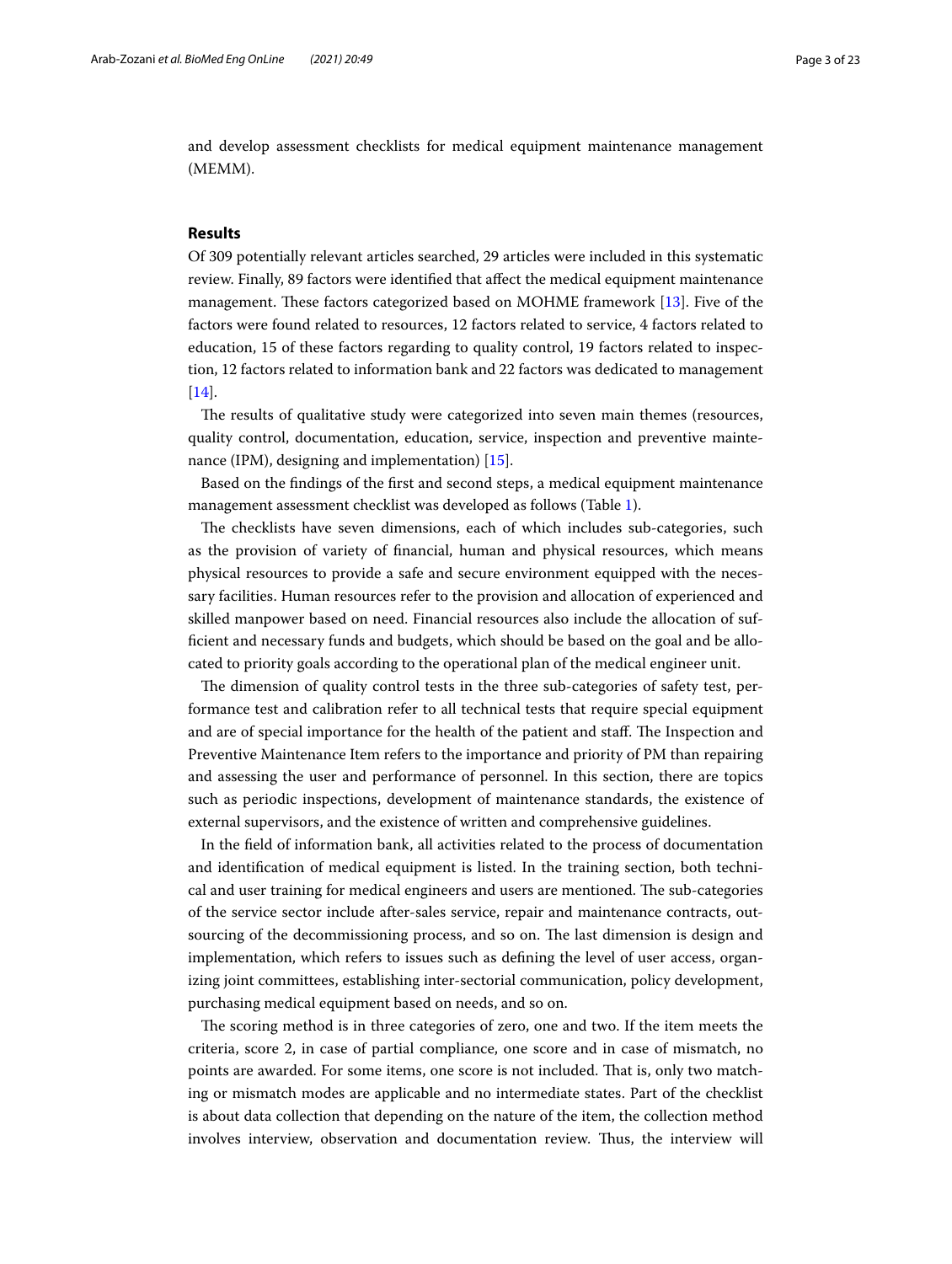|                    | Table 1 Dimension of proposed medical equipment maintenance management assessment checklist |                                       |                                                                  |                                                                                                                           |                                                                                  |                                                                                                                       |
|--------------------|---------------------------------------------------------------------------------------------|---------------------------------------|------------------------------------------------------------------|---------------------------------------------------------------------------------------------------------------------------|----------------------------------------------------------------------------------|-----------------------------------------------------------------------------------------------------------------------|
| Sub-categories     | <b>Standards</b>                                                                            | Data collection method                | Data collection source                                           | Scores                                                                                                                    |                                                                                  |                                                                                                                       |
|                    |                                                                                             |                                       |                                                                  | $\bullet$                                                                                                                 |                                                                                  | $\mathbf{\mathsf{N}}$                                                                                                 |
| Resources          |                                                                                             |                                       |                                                                  |                                                                                                                           |                                                                                  |                                                                                                                       |
| Physical resources | Providing appropriate<br>physical space                                                     | Observation                           | Head of Medical Engineer- Lack of space with<br>ing Unit         | adequate access                                                                                                           | Enough space but inap-<br>propriate                                              | adequate and sufficient<br>Existence of a place with<br>access                                                        |
|                    | Providing a special place<br>for repairing devices in<br>hospitals                          | Observation                           | Head of Medical Engineer- There is no specific place<br>ing Unit |                                                                                                                           |                                                                                  | There is specific place                                                                                               |
|                    | Allocation of maintenance<br>unit in medical engi-<br>neering unit                          | Observation                           | Head of Medical Engineer-<br>ing Unit                            | is not assigned to the<br>medical engineering<br>The maintenance unit<br>unit                                             |                                                                                  | assigned to the medical<br>The maintenance unit is<br>engineering unit                                                |
|                    | healthy work environ-<br>Providing a safe and<br>ment                                       | Observation                           | Head of Medical Engineer-<br>ing Unit                            | The work environment is<br>not safe and healthy                                                                           |                                                                                  | The work environment is<br>safe and healthy                                                                           |
|                    | Requirement of computer<br>in medical engineering<br>and necessary facilities<br>unit       | Observation                           | Head of Medical Engineer- Lack of minimum neces-<br>ing Unit     | sary facilities (telephone<br>line, fax and internet)                                                                     | internet) are not enough<br>(telephone line, fax and<br>The necessary facilities | line, fax and internet, with<br>the necessary administra-<br>Equipped with telephone<br>tive facilities               |
|                    | Providing localized medi-<br>cal equipment mainte-<br>nance software                        | Observation                           | Head of Medical Engineer-<br>ing Unit                            | The maintenance software<br>the native conditions of<br>available in the world is<br>not used according to<br>the country |                                                                                  | The maintenance software<br>native conditions of the<br>available in the world is<br>used according to the<br>country |
|                    | maintenance computer<br>The establishment of a<br>system                                    | Observation-documenta-<br>tion review | Head of Medical Engineer-<br>ing Unit                            | computer maintenance<br>conditions to set up a<br>There are not enough<br>system (CMMS)                                   |                                                                                  | computer maintenance<br>conditions to set up a<br>There are enough<br>system (CMMS)                                   |
|                    | Provision of some techni-<br>cal checklists (test and<br>repairs checklists)                | Observation                           | Head of Medical Engineer-<br>ing Unit                            | Lack of checklists needed<br>for safety testing and<br>repairs                                                            | Incomplete availability of<br>safety and repair test<br>checklists               | checklists required for<br>safety test and repairs<br>Existence of complete                                           |

<span id="page-3-0"></span>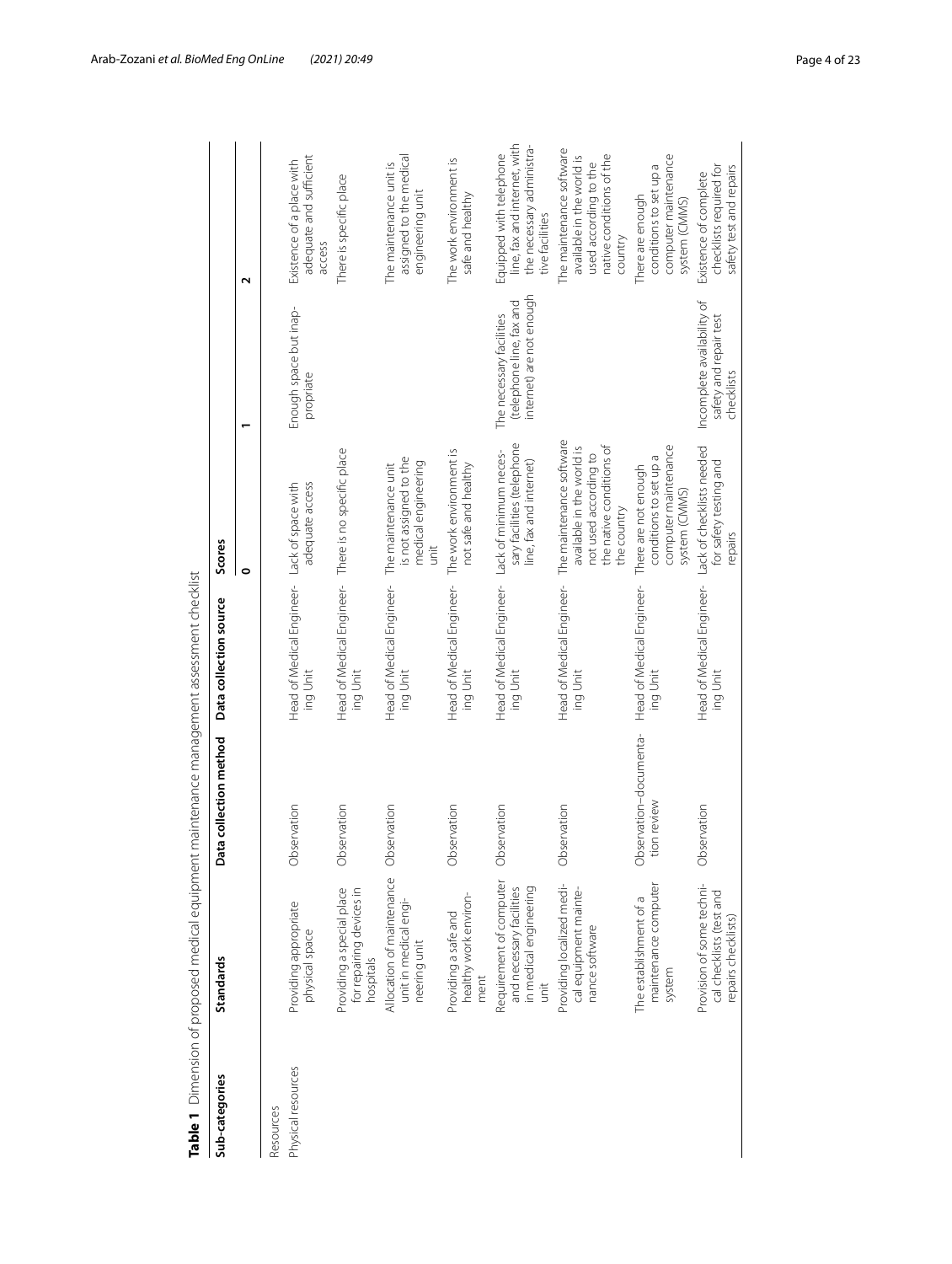| Table 1 (continued) |                                                                                |                                                              |                                                                              |                                                                                                                                                            |                                                                                                                                                                                                                                |                                                                                                                                                     |
|---------------------|--------------------------------------------------------------------------------|--------------------------------------------------------------|------------------------------------------------------------------------------|------------------------------------------------------------------------------------------------------------------------------------------------------------|--------------------------------------------------------------------------------------------------------------------------------------------------------------------------------------------------------------------------------|-----------------------------------------------------------------------------------------------------------------------------------------------------|
| Sub-categories      | <b>Standards</b>                                                               | ta collection method<br>ā                                    | Data collection source                                                       | Scores                                                                                                                                                     |                                                                                                                                                                                                                                |                                                                                                                                                     |
|                     |                                                                                |                                                              |                                                                              | 0                                                                                                                                                          |                                                                                                                                                                                                                                | $\sim$                                                                                                                                              |
|                     | system for recording<br>Existence of a specific<br>failures                    | Observation-interview                                        | Head of Medical Engineer-<br>ing Unit                                        | There is no specific system<br>for recording failures                                                                                                      |                                                                                                                                                                                                                                | There is specific system for<br>recording failures                                                                                                  |
|                     | software in the field of<br>Access to up-to-date<br>maintenance                | Interview                                                    | Head of Medical Engineer- It is not possible to access<br>ing Unit           | up-to-date software in<br>the maintenance area                                                                                                             |                                                                                                                                                                                                                                | It is possible to access up-<br>to-date software in the<br>maintenance area                                                                         |
| Human resources     | medical engineering<br>Providing a stable and<br>trained force for the<br>unit | Observation-interview                                        | Head of Medical Engineer-<br>ing Unit—medical engi-<br>neers and technicians | has not been fixed and<br>they have not received<br>The available manpower<br>the necessary training                                                       | has been fixed but has not has been fixed but has<br>The available manpower has<br>The available manpower<br>received the necessary<br>training but is not fixed<br>received the necessary<br>training<br>$\frac{1}{\sqrt{2}}$ | received the necessary<br>The available manpower<br>training                                                                                        |
|                     | engineering force based<br>Allocation of medical<br>on need                    | Observation-interview                                        | Head of Medical Engineer-<br>ing Unit                                        | every 100 hospital beds,<br>skilled manpower (for<br>at least one engineer<br>There are not enough<br>and one technical<br>technician)                     | There is skilled manpower,<br>every 100 hospital beds,<br>but not enough. (For<br>at least one engineer<br>and one technical<br>technician)                                                                                    | manpower. (For every 100<br>hospital beds, at least one<br>engineer and one techni-<br>There is enough skilled<br>cal technician)                   |
| Financial resources | medical equipment<br>Allocation funds to<br>maintenance                        | Interview-documentation<br>review                            | Head of Medical Engineer-<br>ing Unit                                        | and provided each year<br>in accordance with the<br>credit is not estimated<br>The required budget or<br>Maintenance Regula-<br>Medical Equipment<br>tions |                                                                                                                                                                                                                                | Medical Equipment Main-<br>credit is estimated and<br>provided each year in<br>The required budget or<br>accordance with the<br>tenance Regulations |
|                     | to the medical engineer-<br>ing unit                                           | Assigning a revolving fund Interview-documentation<br>review | Head of Medical Engineer-<br>ing Unit                                        | allocated for the medical<br>The revolving fund is not<br>engineering unit                                                                                 |                                                                                                                                                                                                                                | allocated for the medical<br>The revolving fund is<br>engineering unit                                                                              |
|                     | equipment maintenance<br>Econometrics and cost-<br>benefit calculation of      | Interview-documentation<br>review                            | Head of Medical Engineer-<br>ing Unit                                        | Documents are not avail-<br>able                                                                                                                           | Documents are incom-<br>plete                                                                                                                                                                                                  | Documents are complete                                                                                                                              |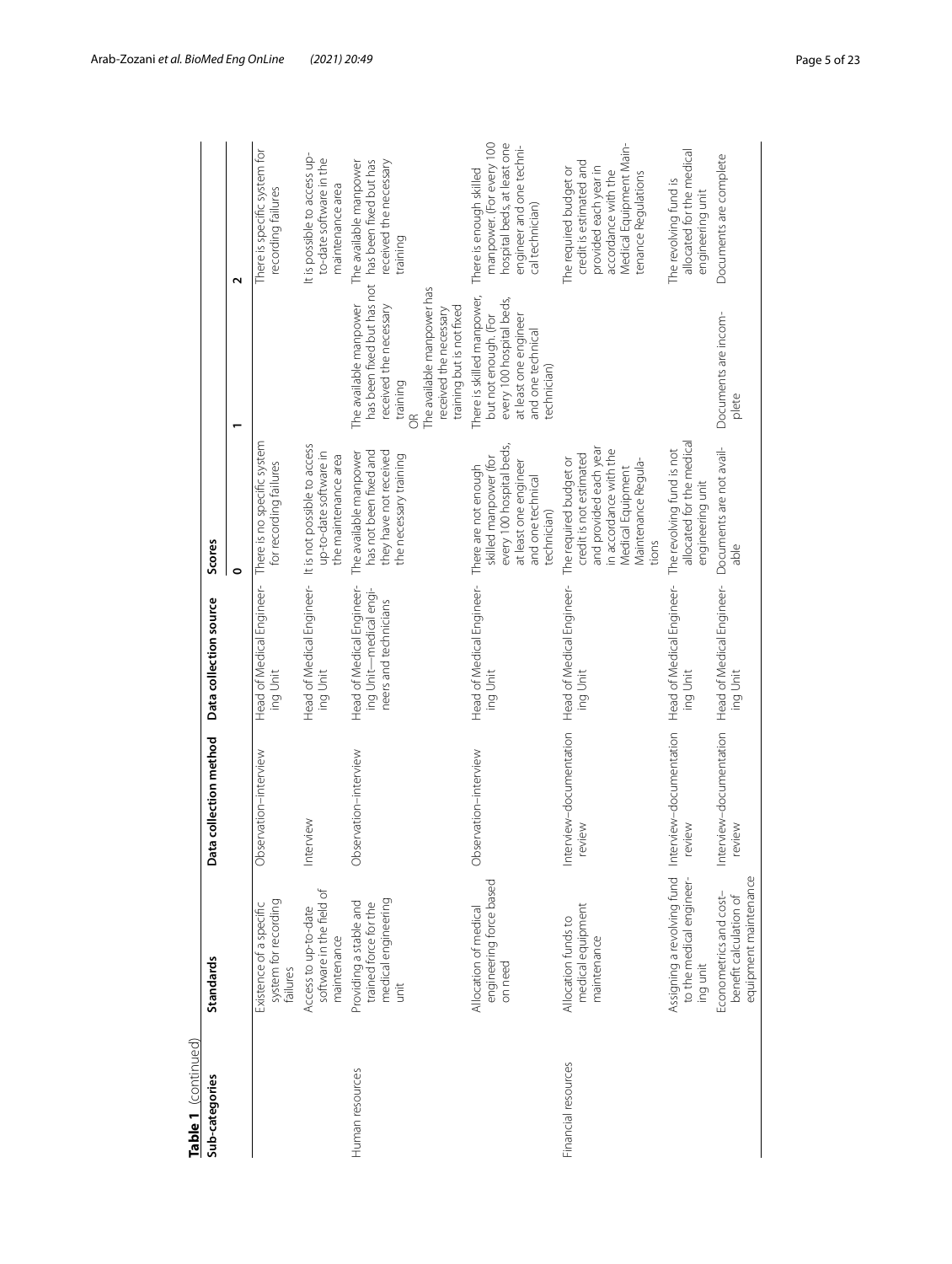| Table 1 (continued)   |                                                          |                                                             |                                                                |                                                                                                                                                                           |                                                                                                                                                                                                |                                                                                                                                                                                      |
|-----------------------|----------------------------------------------------------|-------------------------------------------------------------|----------------------------------------------------------------|---------------------------------------------------------------------------------------------------------------------------------------------------------------------------|------------------------------------------------------------------------------------------------------------------------------------------------------------------------------------------------|--------------------------------------------------------------------------------------------------------------------------------------------------------------------------------------|
| Dimension             | Standards                                                | Data collection method                                      | Data collection source                                         | Scores                                                                                                                                                                    |                                                                                                                                                                                                |                                                                                                                                                                                      |
|                       |                                                          |                                                             |                                                                |                                                                                                                                                                           |                                                                                                                                                                                                |                                                                                                                                                                                      |
| Quality control tests |                                                          |                                                             |                                                                |                                                                                                                                                                           |                                                                                                                                                                                                |                                                                                                                                                                                      |
| Safety test           | Perform safety tests                                     | Observation-interview                                       | Head of Medical Engineer- None of the safety tests<br>ing Unit | performed according to<br>maintenance of medical<br>chemical, user, etc.) are<br>the regulations for the<br>mechanical, radiation,<br>(electrical, physical-<br>equipment | performed according to<br>maintenance of medical<br>chemical, user, etc.) are<br>the regulations for the<br>mechanical, radiation,<br>(electrical, physical-<br>Some safety tests<br>equipment | user, etc.) are performed<br>according to the regula-<br>All safety tests (electrical,<br>physical-mechanical,<br>tions for maintaining<br>medical equipment<br>radiation, chemical, |
| Calibration           | Ensuring quality controls<br>performed by compa-<br>nies | Interview-documentation Head of Medical Engineer-<br>wewey  | ing Unit                                                       | are not guaranteed (no<br>formed by companies<br>specific obligations)<br>Quality controls per-                                                                           |                                                                                                                                                                                                | Quality controls performed<br>guaranteed (have certain<br>by companies are<br>obligations)                                                                                           |
|                       | Planning and conducting<br>quality control tests         | Interview-documentation Head of Medical Engineer-<br>review | ing Unit                                                       | program quality control<br>There are no specific<br>tests                                                                                                                 |                                                                                                                                                                                                | Quality control tests have a<br>specific program                                                                                                                                     |
|                       | abeling of calibrated<br>equipment                       | Observation-documenta-<br>tion review                       | Head of Medical Engineer-<br>ing Unit                          | Calibrated equipment is<br>not regularly labeled                                                                                                                          | labeled but not regularly<br>Calibrated equipment is                                                                                                                                           | Calibrated equipment is<br>regularly labeled                                                                                                                                         |
| Performance test      | Perform technical tests                                  | Observation-documenta-<br>ion review                        | Head of Medical Engineer-<br>ing Unit                          | performed by allowed<br>Technical tests are not<br>agencies or service<br>providers                                                                                       |                                                                                                                                                                                                | formed by allowed agen-<br>Technical tests are not per-<br>cies or service providers                                                                                                 |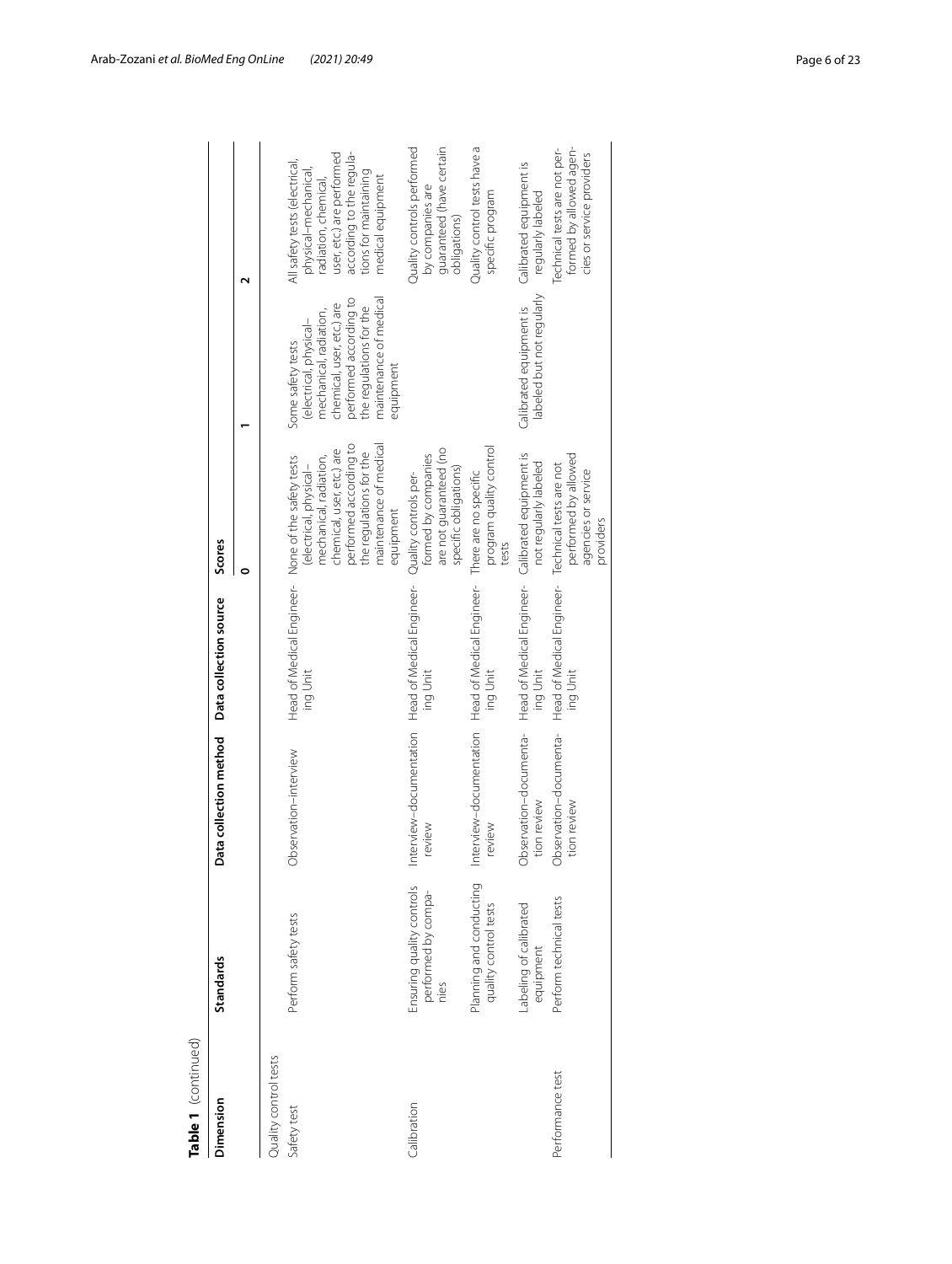| Table 1 (continued) |                          |                                      |                                                                |                                                                                                                                                                                                                                          |                                                                                                                                                                                                                            |
|---------------------|--------------------------|--------------------------------------|----------------------------------------------------------------|------------------------------------------------------------------------------------------------------------------------------------------------------------------------------------------------------------------------------------------|----------------------------------------------------------------------------------------------------------------------------------------------------------------------------------------------------------------------------|
| Dimension           | <b>Standards</b>         | Data collection method               | Data collection source                                         | Scores                                                                                                                                                                                                                                   |                                                                                                                                                                                                                            |
|                     |                          |                                      |                                                                | 0                                                                                                                                                                                                                                        | ς                                                                                                                                                                                                                          |
|                     | Perform practical tests  | Observation-documenta-<br>ion review | Head of Medical Engineer- The relevant test is not<br>ing Unit | under the supervision of<br>legal representative and<br>the Medical Engineer-<br>checklist provided by<br>not according to the<br>the manufacturer or<br>trained user and is<br>performed by the<br>ing Unit                             | Medical Engineering Unit<br>the manufacturer or legal<br>the checklist provided by<br>representative and under<br>user and is according to<br>the supervision of the<br>formed by the trained<br>The relevant test is per- |
|                     | Perform laboratory tests | Observation-documenta-<br>ion review | Head of Medical Engineer-<br>ing Unit                          | under the supervision of<br>legal representative and<br>the Medical Engineer-<br>checklist provided by<br>not according to the<br>The relevant test is not<br>the manufacturer or<br>trained user and is<br>performed by the<br>ing Unit | Medical Engineering Unit<br>the manufacturer or legal<br>representative and under<br>the checklist provided by<br>user and is according to<br>the supervision of the<br>formed by the trained<br>The relevant test is per- |
|                     | Perform clinical tests   | Observation-documenta-<br>ion review | Head of Medical Engineer-<br>ing Unit                          | under the supervision of<br>legal representative and<br>the Medical Engineer-<br>checklist provided by<br>not according to the<br>The relevant test is not<br>the manufacturer or<br>trained user and is<br>performed by the<br>ing Unit | Medical Engineering Unit<br>the manufacturer or legal<br>the checklist provided by<br>representative and under<br>user and is according to<br>the supervision of the<br>formed by the trained<br>The relevant test is per- |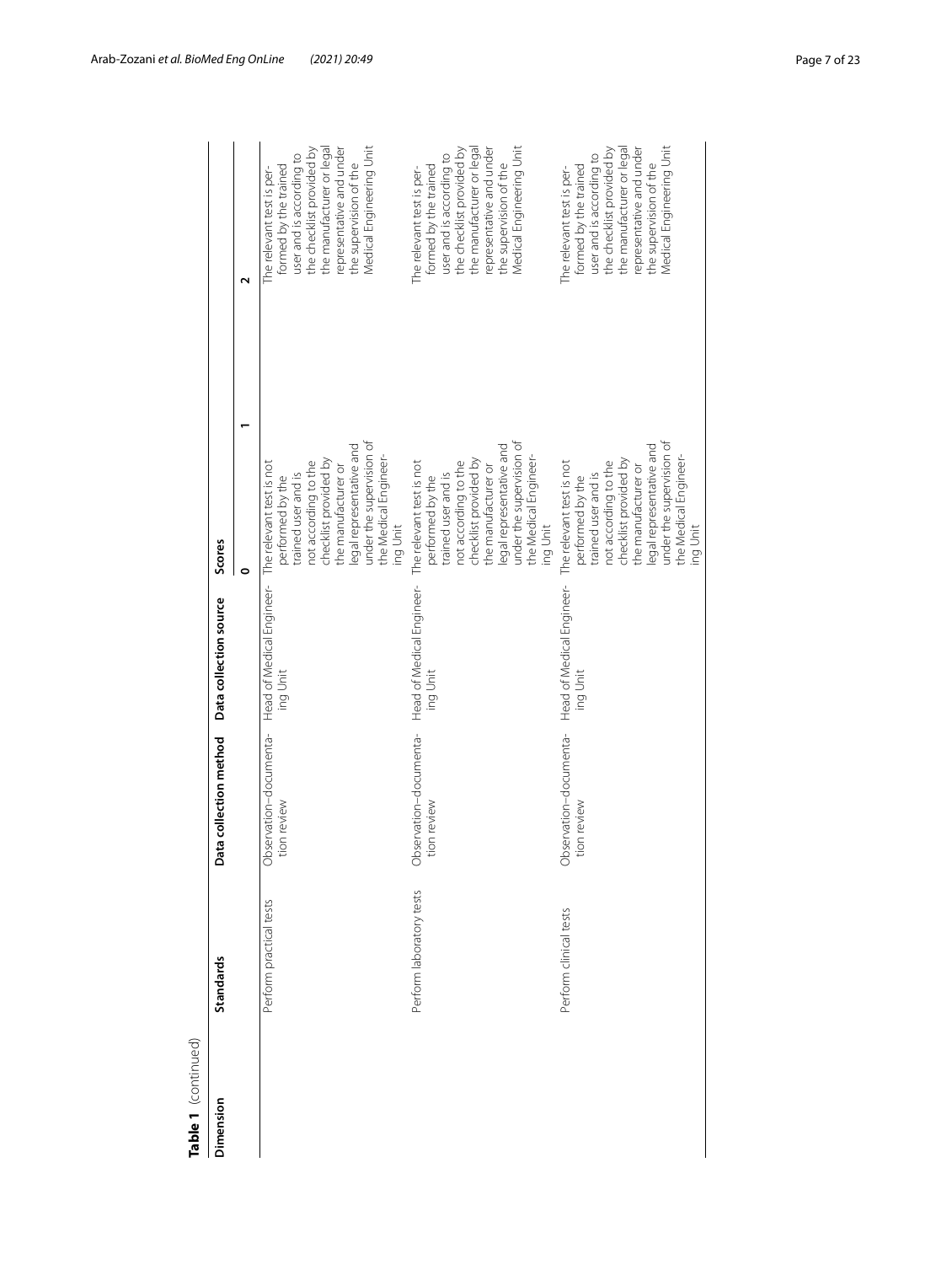| Table 1 (continued)                                         |                                                                                      |                                       |                                                                              |                                                                                                                                                         |                                                                                                                                                  |                                                                                                                                              |
|-------------------------------------------------------------|--------------------------------------------------------------------------------------|---------------------------------------|------------------------------------------------------------------------------|---------------------------------------------------------------------------------------------------------------------------------------------------------|--------------------------------------------------------------------------------------------------------------------------------------------------|----------------------------------------------------------------------------------------------------------------------------------------------|
| Dimension                                                   | Standards                                                                            | Data collection method                | Data collection source                                                       | Scores                                                                                                                                                  |                                                                                                                                                  |                                                                                                                                              |
|                                                             |                                                                                      |                                       |                                                                              | 0                                                                                                                                                       |                                                                                                                                                  | ์                                                                                                                                            |
| nspection and preventive maintenance (IPM)                  |                                                                                      |                                       |                                                                              |                                                                                                                                                         |                                                                                                                                                  |                                                                                                                                              |
| Management processes<br>to extend the life of the<br>device | Perform timely and regular<br>preventive maintenance                                 | Observation-documenta-<br>tion review | ing Unit                                                                     | Head of Medical Engineer- A preventive maintenance<br>oped and implemented<br>program is not devel-                                                     | A preventive maintenance<br>but it runs incompletely<br>program is developed                                                                     | A preventive maintenance<br>program is developed<br>and implemented                                                                          |
|                                                             | Insufficient knowledge in<br>the field of preventive<br>maintenance                  | Interview                             | Head of Medical Engineer-<br>ing Unit—medical engi-<br>neers and technicians | preventive maintenance<br>awareness in the field of<br>None of the employees of<br>ficient knowledge and<br>the Medical Engineer-<br>ing Unit have suf- | preventive maintenance<br>Some employees of the<br>knowledge and infor-<br>mation in the field of<br>Medical Engineering<br>Unit have sufficient | cal Engineering Unit have<br>information in the field of<br>sufficient knowledge and<br>All employees of the Medi-<br>preventive maintenance |
|                                                             | Preventive maintenance<br>priority over quality<br>control and repair                | Interview                             | Head of Medical Engineer-<br>ing Unit                                        | Preventive maintenance<br>is not a priority in the<br>medical engineering<br>unit's action plan                                                         |                                                                                                                                                  | engineering unit's action<br>Preventive maintenance is<br>a priority in the medical<br>plan                                                  |
| Periodic, internal, case,<br>practical inspection           | Existence of some sub-<br>rules                                                      | Interview                             | Head of Medical Engineer-<br>ing Unit                                        | necessary and appropri-<br>regulations regarding<br>maintenance are not<br>The existing rules and<br>ate                                                | sary but not appropriate<br>maintenance are neces-<br>regulations regarding<br>The existing rules and                                            | maintenance are neces-<br>regulations regarding<br>sary and appropriate<br>The existing rules and                                            |
|                                                             | maintenance of medical<br>measures to assess the<br>Using accreditation<br>equipment | Interview                             | Head of Medical Engineer-<br>ing Unit                                        | activities and processes<br>measures are not used<br>to assess maintenance<br>From accreditation                                                        |                                                                                                                                                  | activities and processes<br>to assess maintenance<br>measures are not used<br>From accreditation                                             |
|                                                             |                                                                                      |                                       |                                                                              |                                                                                                                                                         |                                                                                                                                                  |                                                                                                                                              |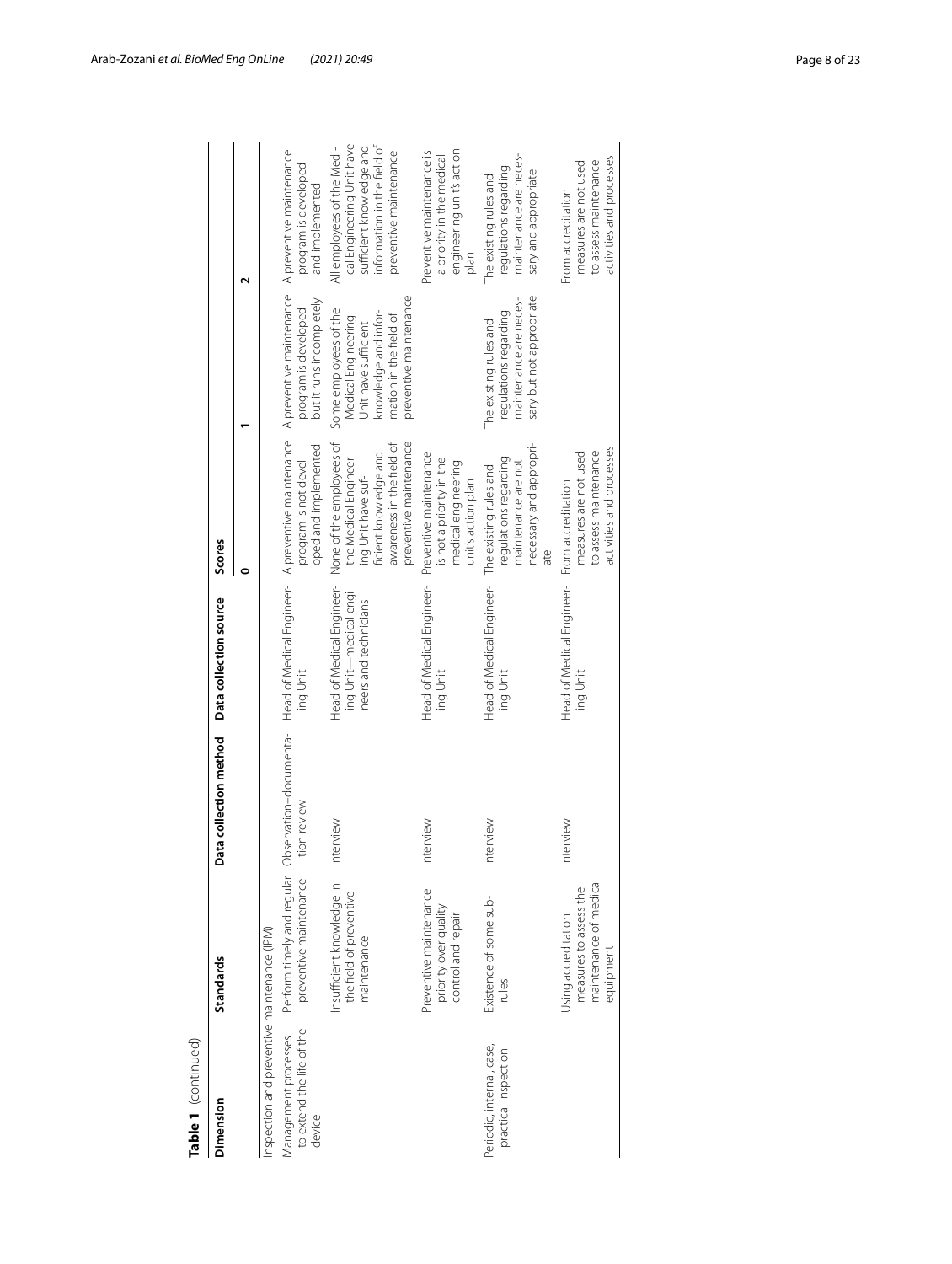| Dimension | <b>Standards</b>                                                                          | Data collection method            | Data collection source                                                                                                                        | Scores                                                                                                                                                                                                                                                                                                                                                                                                                |                                                                                                                                                                                                                                                                                                                                                                                                                                   |                                                                                                                                                                                                                                                                                                                                                                                                                         |
|-----------|-------------------------------------------------------------------------------------------|-----------------------------------|-----------------------------------------------------------------------------------------------------------------------------------------------|-----------------------------------------------------------------------------------------------------------------------------------------------------------------------------------------------------------------------------------------------------------------------------------------------------------------------------------------------------------------------------------------------------------------------|-----------------------------------------------------------------------------------------------------------------------------------------------------------------------------------------------------------------------------------------------------------------------------------------------------------------------------------------------------------------------------------------------------------------------------------|-------------------------------------------------------------------------------------------------------------------------------------------------------------------------------------------------------------------------------------------------------------------------------------------------------------------------------------------------------------------------------------------------------------------------|
|           |                                                                                           |                                   |                                                                                                                                               | 0                                                                                                                                                                                                                                                                                                                                                                                                                     |                                                                                                                                                                                                                                                                                                                                                                                                                                   | Z                                                                                                                                                                                                                                                                                                                                                                                                                       |
|           | specialized checklists<br>Examination of medical<br>equipment through<br>human senses and | Interview                         | the medical engineer-<br>him and the head of<br>Experts introduced by<br>Head of the University<br>Medical Equipment<br>Office or<br>ing unit | ment, review of facilities<br>equipment, assessment<br>tions (review and moni-<br>supervision of all opera-<br>toring of quality control<br>of device usage by user<br>performance of techni-<br>tests of medical equip-<br>and assessment of the<br>review of the environ-<br>related to equipment,<br>and ancillary facilities<br>ment around medical<br>ack of investigate and<br>cal personnel)<br>(By checklist) | control tests of medical<br>equipment, investigate<br>equipment, investigate<br>performance of techni-<br>around medical equip-<br>and assessment of the<br>lary facilities related to<br>Investigate and supervi-<br>tions (investigate and<br>monitoring of quality<br>of facilities and ancil-<br>device usage by user<br>ment, assessment of<br>of the environment<br>sion of some opera-<br>cal personnel)<br>(By checklist) | investigate of the environ-<br>Investigate and supervision<br>performance of technical<br>equipment, assessment<br>of device usage by user<br>of all operations (inves-<br>of medical equipment,<br>and assessment of the<br>of quality control tests<br>investigate of facilities<br>tigate and monitoring<br>related to equipment,<br>ment around medical<br>and ancillary facilities<br>(By checklist)<br>personnel) |
|           | Determining the time<br>period of periodic visits                                         | Interview-documentation<br>review | Head of Medical Engineer-<br>ing Unit                                                                                                         | Not according to the<br>action plan                                                                                                                                                                                                                                                                                                                                                                                   |                                                                                                                                                                                                                                                                                                                                                                                                                                   | According to the action<br>plan                                                                                                                                                                                                                                                                                                                                                                                         |
|           | Developing plan for peri-<br>odic visits                                                  | Documentation review              | Head of Medical Engineer-<br>ing Unit                                                                                                         | An action plan has not<br>been developed                                                                                                                                                                                                                                                                                                                                                                              |                                                                                                                                                                                                                                                                                                                                                                                                                                   | An action plan has been<br>developed                                                                                                                                                                                                                                                                                                                                                                                    |
|           | Existence of an external<br>observer                                                      | Interview                         | Head of Medical Engineer-<br>ing Unit and Hospital<br>Manager                                                                                 | the affairs of the medical<br>has not been appointed<br>to inspect and oversee<br>The external supervisor<br>engineering unit                                                                                                                                                                                                                                                                                         |                                                                                                                                                                                                                                                                                                                                                                                                                                   | inspect and oversee the<br>has been appointed to<br>The external supervisor<br>affairs of the medical<br>engineering unit                                                                                                                                                                                                                                                                                               |
|           | maintenance contracts<br>Developing standards in                                          | Documentation review              | Head of Medical Engineer-<br>ing Unit                                                                                                         | and repair contract have<br>The service, maintenance<br>not a specific frame-<br>work. (According to<br>egulations)                                                                                                                                                                                                                                                                                                   |                                                                                                                                                                                                                                                                                                                                                                                                                                   | (According to regulations)<br>and repair contract have<br>The service, maintenance<br>a specific framework.                                                                                                                                                                                                                                                                                                             |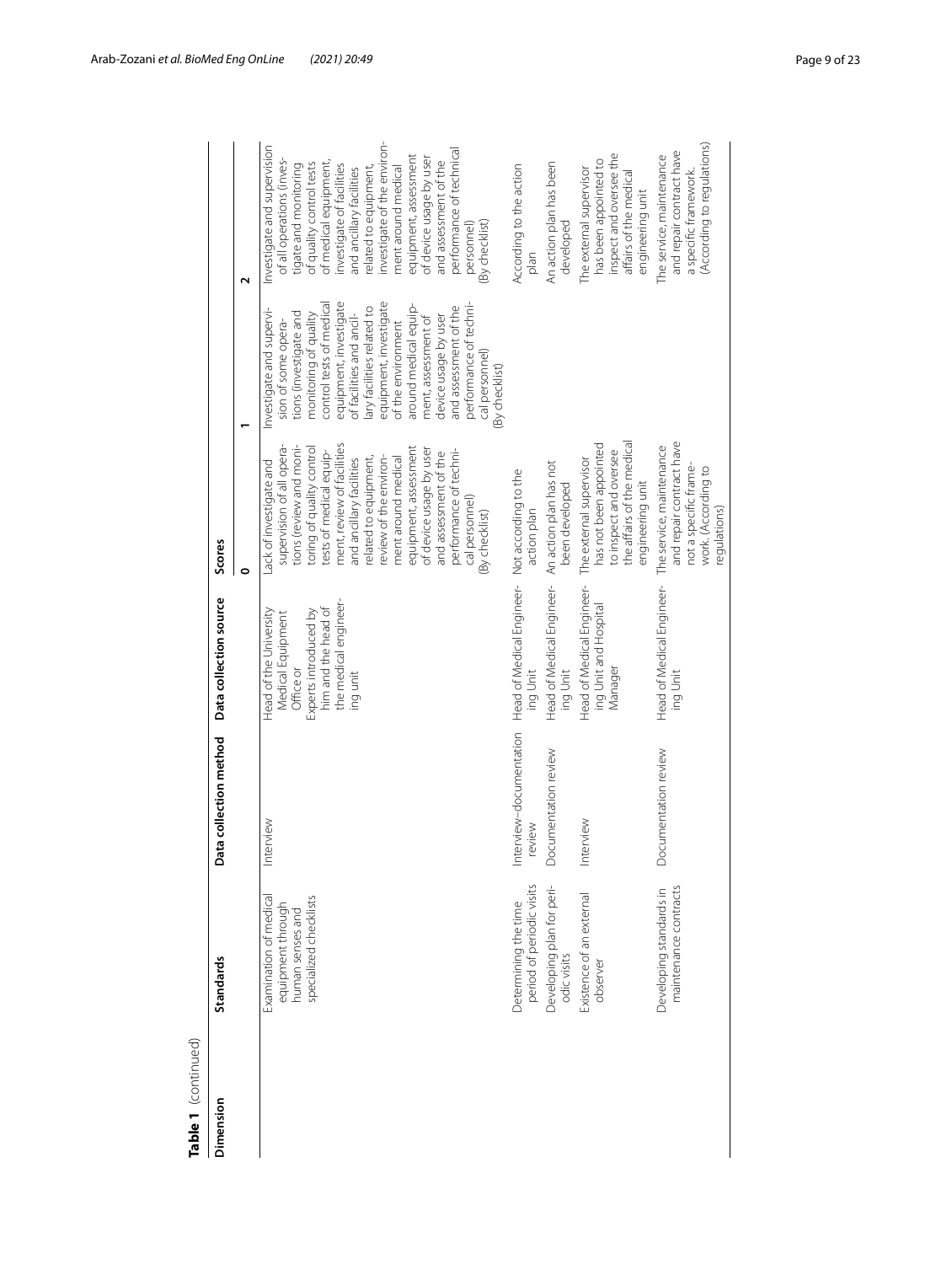| Table 1 (continued)<br>Dimension | <b>Standards</b>                                                                                                                                                     | Data collection method           | Data collection source                                                       | Scores                                                                                                                                                                                          |                                                                                                                                                                                                  |                                                                                                                                                                                           |
|----------------------------------|----------------------------------------------------------------------------------------------------------------------------------------------------------------------|----------------------------------|------------------------------------------------------------------------------|-------------------------------------------------------------------------------------------------------------------------------------------------------------------------------------------------|--------------------------------------------------------------------------------------------------------------------------------------------------------------------------------------------------|-------------------------------------------------------------------------------------------------------------------------------------------------------------------------------------------|
|                                  |                                                                                                                                                                      |                                  |                                                                              | o                                                                                                                                                                                               |                                                                                                                                                                                                  | $\sim$                                                                                                                                                                                    |
|                                  | Preparing a list of essential<br>equipment                                                                                                                           | Documentation review             | Head of Medical Engineer-<br>ing Unit                                        | The list of essential equip-<br>available to the depart-<br>prepared and is not<br>ment has not been<br>ments                                                                                   | ment has been prepared<br>A list of essential equip-<br>but is not available to<br>the departments                                                                                               | ment has been prepared<br>The list of essential equip-<br>and is available to the<br>departments                                                                                          |
|                                  | by an electrician and the<br>safe electricity (every six<br>Ensuring the existence of<br>electricity is controlled<br>months, the hospital's<br>available documents) | Observation                      | Head of Medical Engineer-<br>ing Unit                                        | the regulations regard-<br>The items mentioned in<br>are not observed and<br>ing electrical safety<br>performed                                                                                 | incompletely observed<br>the regulations related<br>The items mentioned in<br>to electrical safety are<br>and performed                                                                          | completely observed and<br>the regulations regard-<br>ing electrical safety are<br>The items mentioned in<br>performed                                                                    |
|                                  | correct operation of the<br>Periodic review of the<br>device by the user                                                                                             | Interview-documentation<br>wewe  | Head of Medical Engineer-<br>ing Unit                                        | checked periodically by<br>The correct operation<br>of the device is not<br>the user                                                                                                            |                                                                                                                                                                                                  | The correct operation of the<br>device is checked periodi-<br>cally by the user                                                                                                           |
|                                  | assessment checklists<br>Lack of uniformity of                                                                                                                       | Documentation review             | Head of Medical Engineer-<br>ing Unit                                        | assess the maintenance<br>status of medical equip-<br>ing unit does not have<br>a specific checklist to<br>The medical engineer-<br>ment                                                        |                                                                                                                                                                                                  | maintenance status of<br>checklist to assess the<br>ing unit has a specific<br>The medical engineer-<br>medical equipment                                                                 |
|                                  | More visiting to defective<br>devices                                                                                                                                | Interview-documentation<br>wewey | Head of Medical Engineer-<br>ing Unit                                        | medical engineer (exist-<br>Defective devices are not<br>checked regularly by a<br>ence of action plan)                                                                                         |                                                                                                                                                                                                  | medical engineer (exist-<br>checked regularly by a<br>ence of action plan)<br>Defective devices are                                                                                       |
|                                  | Clarification of regulations<br>and notification instruc-<br>tions                                                                                                   | Interview-documentation<br>eview | Head of Medical Engineer-<br>ing Unit-medical engi-<br>neers and technicians | aware of the regulations<br>Medical Equipment/not<br>all employees know the<br>and instructions issued<br>by the Department of<br>engineering staff are<br>None of the medical<br>rules clearly | aware of the regulations<br>and instructions issued<br>by the Department of<br>know the rules clearly<br>engineering staff are<br>Medical Equipment/<br>some of employees<br>Some of the medical | Equipment/all employees<br>instructions issued by the<br>Department of Medical<br>neering staff are aware<br>of the regulations and<br>know the rules clearly<br>All of the medical engi- |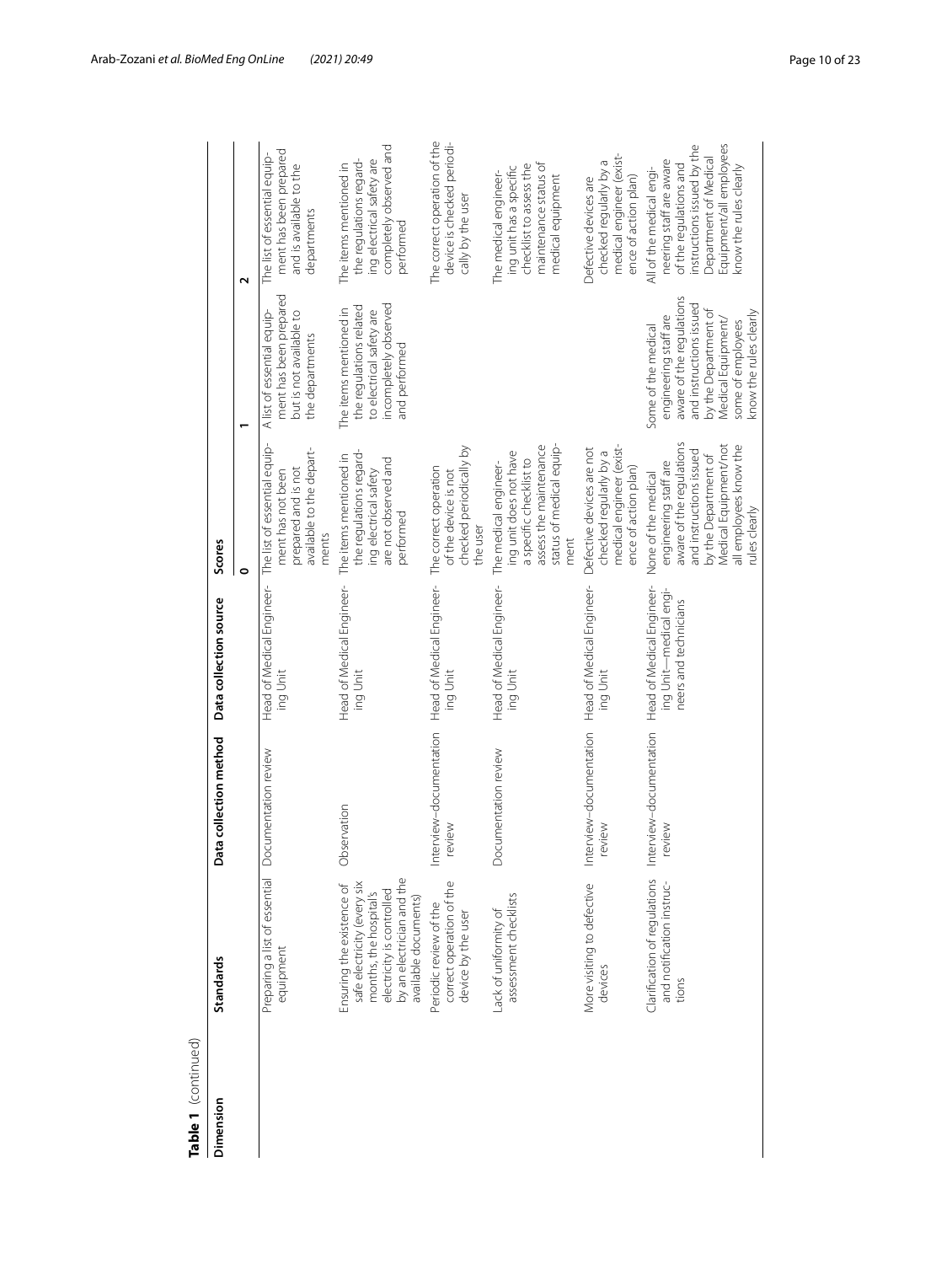| Table 1 (continued) |                                                                                                 |                                       |                                                                                                                    |                                                                                         |                                                                                                                |                                                                                     |
|---------------------|-------------------------------------------------------------------------------------------------|---------------------------------------|--------------------------------------------------------------------------------------------------------------------|-----------------------------------------------------------------------------------------|----------------------------------------------------------------------------------------------------------------|-------------------------------------------------------------------------------------|
| Dimension           | <b>Standards</b>                                                                                | Data collection method                | Data collection source                                                                                             | Scores                                                                                  |                                                                                                                |                                                                                     |
|                     |                                                                                                 |                                       |                                                                                                                    | o                                                                                       |                                                                                                                | $\mathbf{\tilde{c}}$                                                                |
|                     | orders from high levels<br>Requirement to follow                                                | Interview                             | Head of Medical Engineer-<br>ing Unit                                                                              | Department of Medical<br>Equipment are not<br>Orders issued by the<br>properly complied |                                                                                                                | Equipment are properly<br>Department of Medical<br>Orders issued by the<br>complied |
|                     | the set of maintenance<br>Access to the booklet of<br>rules and regulations                     | Interview-documentation<br>review     | Head of Medical Engineer-<br>ing Unit                                                                              | bers have access to the<br>None of the staff mem-<br>booklet                            | bers have access to the<br>Some of the staff mem-<br>booklet                                                   | All of the staff members<br>have access to the<br>booklet                           |
|                     | vance of accreditation<br>Completion and obser-<br>measures                                     | Interview                             | Head of Medical Engineer-<br>ing Unit                                                                              | any of the criteria on a<br>The unit does not meet<br>regular basis                     | the criteria on a regular<br>The unit meets some of<br>basis                                                   | criteria on a regular basis<br>The unit meets any of the                            |
|                     | maintenance rules and<br>Implementation of<br>regulations                                       | Interview                             | Head of Medical Engineer-<br>ing Unit                                                                              | Equipment do not run<br>The rules announced by<br>the Office of Medical<br>regularly    |                                                                                                                | The rules announced by the<br>Office of Medical Equip-<br>ment run regularly        |
|                     | comprehensive instruc-<br>Existence of written and<br>tions                                     | Documentation review                  | Head of Medical Engineer-<br>ing Unit                                                                              | hensive guidelines for<br>maintaining medical<br>There are no compre-<br>equipment      | medical equipment, but<br>There are written guide-<br>lines for maintenance<br>they are not compre-<br>hensive | guidelines for maintaining<br>medical equipment<br>There are comprehensive          |
| Information bank    |                                                                                                 |                                       |                                                                                                                    |                                                                                         |                                                                                                                |                                                                                     |
| ID (identification) | and intelligent electronic<br>medical ID<br>Providing medical devices Electronic, comprehensive | Observation-documenta-<br>tion review | Head of Medical Engineer-<br>ing Unit                                                                              | regularly prepared and<br>Medical ID are not<br>updated                                 | Medical equipment ID has<br>been prepared but not<br>up to date                                                | prepared and updated<br>Medical ID are regularly                                    |
|                     | Easy access to ID informa-<br>tion                                                              | Interview-documentation<br>review     | Engineers and Technical<br>neering Unit, Medical<br>Head of Medical Engi-<br>Technicians/Depart-<br>ment Employees | access to ID information<br>Employees do not have                                       |                                                                                                                | Employees have access to<br>ID information                                          |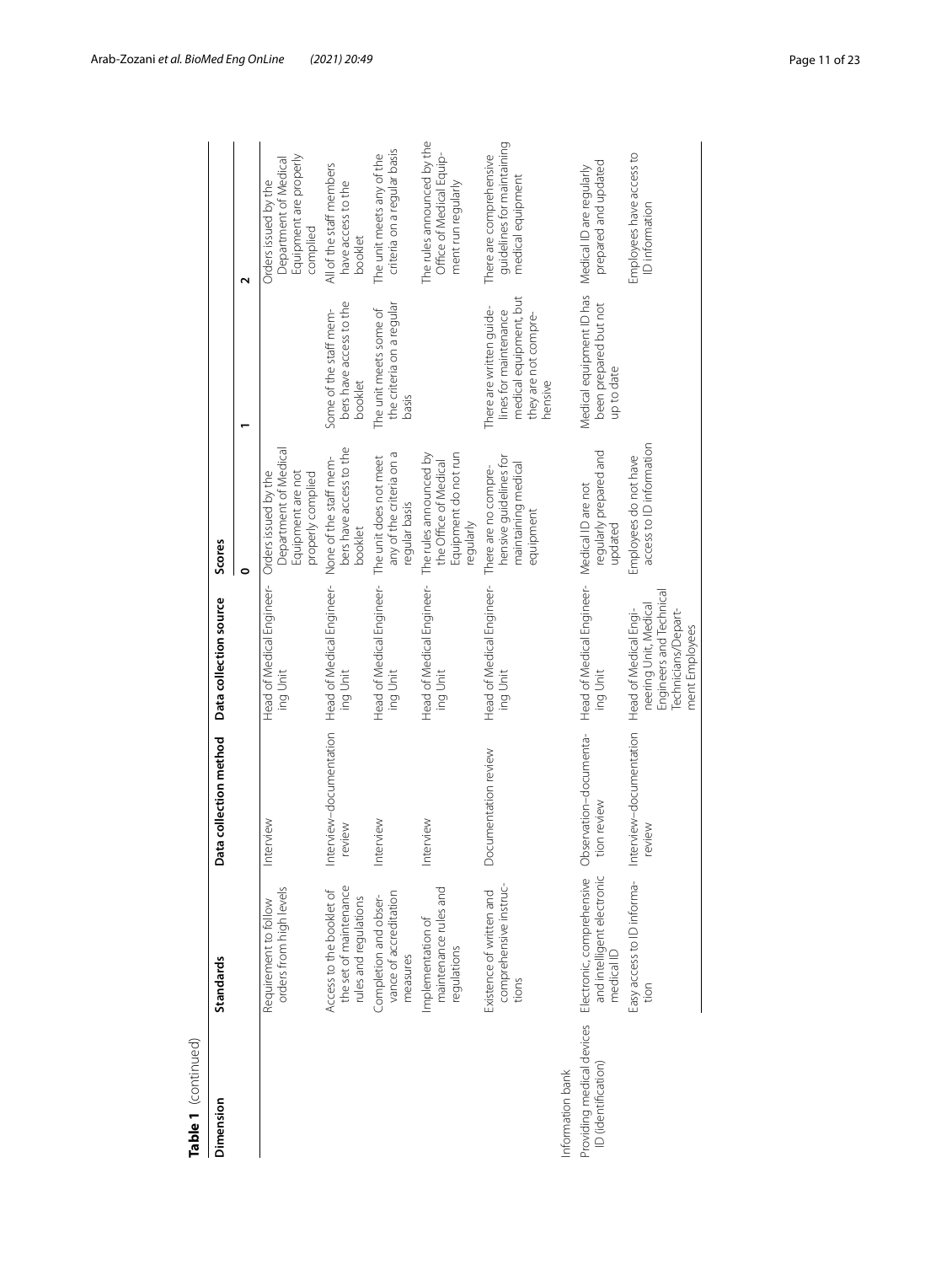| Table 1 (continued)                      |                                                                                          |                                       |                                                               |                                                                                                                                                                                              |                                                                                                               |                                                                                                                                                                                            |
|------------------------------------------|------------------------------------------------------------------------------------------|---------------------------------------|---------------------------------------------------------------|----------------------------------------------------------------------------------------------------------------------------------------------------------------------------------------------|---------------------------------------------------------------------------------------------------------------|--------------------------------------------------------------------------------------------------------------------------------------------------------------------------------------------|
| Dimension                                | <b>Standards</b>                                                                         | Data collection method                | Data collection source                                        | Scores                                                                                                                                                                                       |                                                                                                               |                                                                                                                                                                                            |
|                                          |                                                                                          |                                       |                                                               | 0                                                                                                                                                                                            |                                                                                                               | Z                                                                                                                                                                                          |
| Use of indigenous and<br>global evidence | Communicate with stand-<br>ard scientific references                                     | Interview-documentation<br>review     | Head of Medical Engineer-<br>ing Unit                         | not have access to scien-<br>tific standard references<br>(scientific articles, scien-<br>engineering unit does<br>The head of the medical<br>tific sites, international<br>standards, etc.) |                                                                                                               | engineering unit does not<br>have access to scientific<br>(scientific articles, scien-<br>The head of the medical<br>tific sites, international<br>standard references<br>standards, etc.) |
|                                          | Utilizing the information<br>of the manufacturer in<br>the assessment                    | Interview                             | Head of Medical Engineer-<br>ing Unit                         | manufacturer's informa-<br>There is no access to the<br>tion and it is not oper-<br>ated accordingly                                                                                         | manufacturer's informa-<br>tion, but it is not oper-<br>There is access to the<br>ated accordingly            | manufacturer's informa-<br>tion and it is operated<br>There is access to the<br>accordingly                                                                                                |
|                                          | research in the field of<br>Conducting studies and<br>medical equipment<br>maintenance   | Documentation review                  | Head of Medical Engineer-<br>ing Unit                         | maintenance of medical<br>The medical engineering<br>duct research on the<br>unit does not con-<br>equipment                                                                                 |                                                                                                               | The medical engineering<br>on the maintenance of<br>unit conducts research<br>medical equipment                                                                                            |
| User quide                               | Preparing and installing<br>quick user labels                                            | Observation-documenta-<br>tion review | Head of Medical Engineer-<br>ing Unit                         | provided and installed<br>Quick user tags are not<br>on all devices                                                                                                                          |                                                                                                               | vided and installed on all<br>Quick user tags are pro-<br>devices                                                                                                                          |
|                                          | both Persian and English<br>Preparation of manuals in<br>for each device                 | Observation-documenta-<br>tion review | Head of Medical Engineer-<br>ing Unit                         | prepared and has not<br>been provided to the<br>device has not been<br>user of the device<br>The manual of each                                                                              | pared but has not been<br>provided to the user of<br>device has been pre-<br>The manual of each<br>the device | The manual of each device<br>has been prepared and<br>provided to the user of<br>the device                                                                                                |
| Documentation                            | processes (repair, quality<br>control and PM docu-<br>Archive of executive<br>mentation) | Observation-documenta-<br>tion review | Head of Medical Engineer-<br>ing Unit                         | Maintenance procedures<br>mented and archived<br>are not fully docu-                                                                                                                         | Some of maintenance<br>procedures are fully<br>documented and<br>archived                                     | are fully documented and<br>Vlaintenance procedures<br>archived                                                                                                                            |
|                                          | Use of HIS system in main- Observation<br>tenance                                        |                                       | Head of Medical Engineer- The medical engineering<br>ing Unit | unit is not equipped<br>with the HIS system                                                                                                                                                  |                                                                                                               | unit is equipped with the<br>The medical engineering<br>HIS system                                                                                                                         |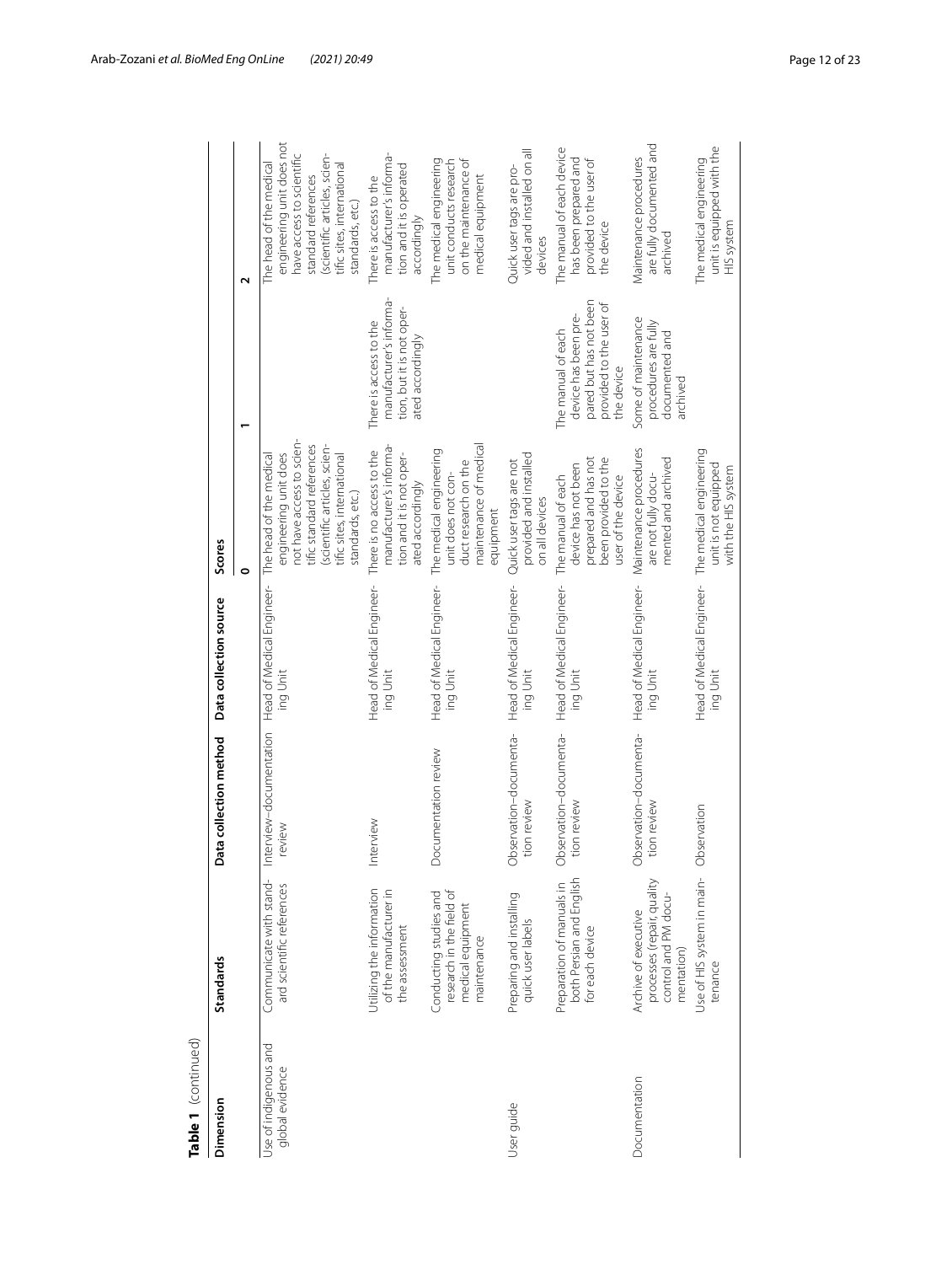| Table 1 (continued)               |                                                                                                   |                                 |                                                                                                                    |                                                                                                                 |                                                                                                                   |                                                                                                                    |
|-----------------------------------|---------------------------------------------------------------------------------------------------|---------------------------------|--------------------------------------------------------------------------------------------------------------------|-----------------------------------------------------------------------------------------------------------------|-------------------------------------------------------------------------------------------------------------------|--------------------------------------------------------------------------------------------------------------------|
| Dimension                         | <b>Standards</b>                                                                                  | Data collection method          | Data collection source                                                                                             | Scores                                                                                                          |                                                                                                                   |                                                                                                                    |
|                                   |                                                                                                   |                                 |                                                                                                                    | $\circ$                                                                                                         |                                                                                                                   | Z                                                                                                                  |
| Educating                         |                                                                                                   |                                 |                                                                                                                    |                                                                                                                 |                                                                                                                   |                                                                                                                    |
| User and technical educa-<br>tion | Educational supervisor<br>participation in user<br>training                                       | Interview-documentation<br>wewe | Head of Medical Engineer-<br>ing Unit/Educational<br>supervisor                                                    | do not cooperate with<br>Educational supervisors<br>medical engineers in<br>educating users                     |                                                                                                                   | cooperate with medical<br>engineers in educating<br>Educational supervisors<br>users                               |
|                                   | Targeted training courses                                                                         | Interview                       | Engineers and Technical<br>neering Unit, Medical<br>Technicians/Depart-<br>Head of Medical Engi-<br>ment Employees | Training courses are not<br>purposeful or useful                                                                |                                                                                                                   | Training courses are pur-<br>poseful or useful                                                                     |
|                                   | officials of the medical<br>engineering unit with<br>Acquaintance of the<br>the management        | Interview                       | Engineers and Technical<br>neering Unit, Medical<br>Head of Medical Engi-<br>Technicians                           | equipment maintenance<br>engineering officers are<br>familiar with medical<br>None of the medical<br>management | engineering officers are<br>familiar with medical<br>nance management<br>equipment mainte-<br>Some of the medical | All of the medical engineer-<br>with medical equipment<br>maintenance manage-<br>ing officers are familiar<br>ment |
|                                   | The effectiveness of train-<br>ing courses                                                        | Interview                       | Engineers and Technical<br>neering Unit, Medical<br>Technicians/Depart-<br>Head of Medical Engi-<br>ment Employees | The trainings are not<br>effective                                                                              |                                                                                                                   | The trainings are effective                                                                                        |
|                                   | for all medical engineers<br>to participate in training<br>Providing the possibility<br>workshops | Interview                       | Engineers and Technical<br>neering Unit, Medical<br>Head of Medical Engi-<br>Technicians                           | engineers and techni-<br>cians to participate in<br>It is not possible for all<br>training workshops            |                                                                                                                   | to participate in training<br>It is possible for all engi-<br>neers and technicians<br>workshops                   |
|                                   | Nurse'level of education<br>in the field of general<br>equipment                                  | erview<br>$\overline{\Xi}$      | Users                                                                                                              | have not been trained in<br>Medical equipment users<br>general equipment                                        |                                                                                                                   | have not been trained in<br>Medical equipment users<br>general equipment                                           |
|                                   | essential equipment<br>User retraining about                                                      | Interview                       | Users                                                                                                              | about essential equip-<br>Users are not retrained<br>ment                                                       |                                                                                                                   | Users are retrained about<br>essential equipment                                                                   |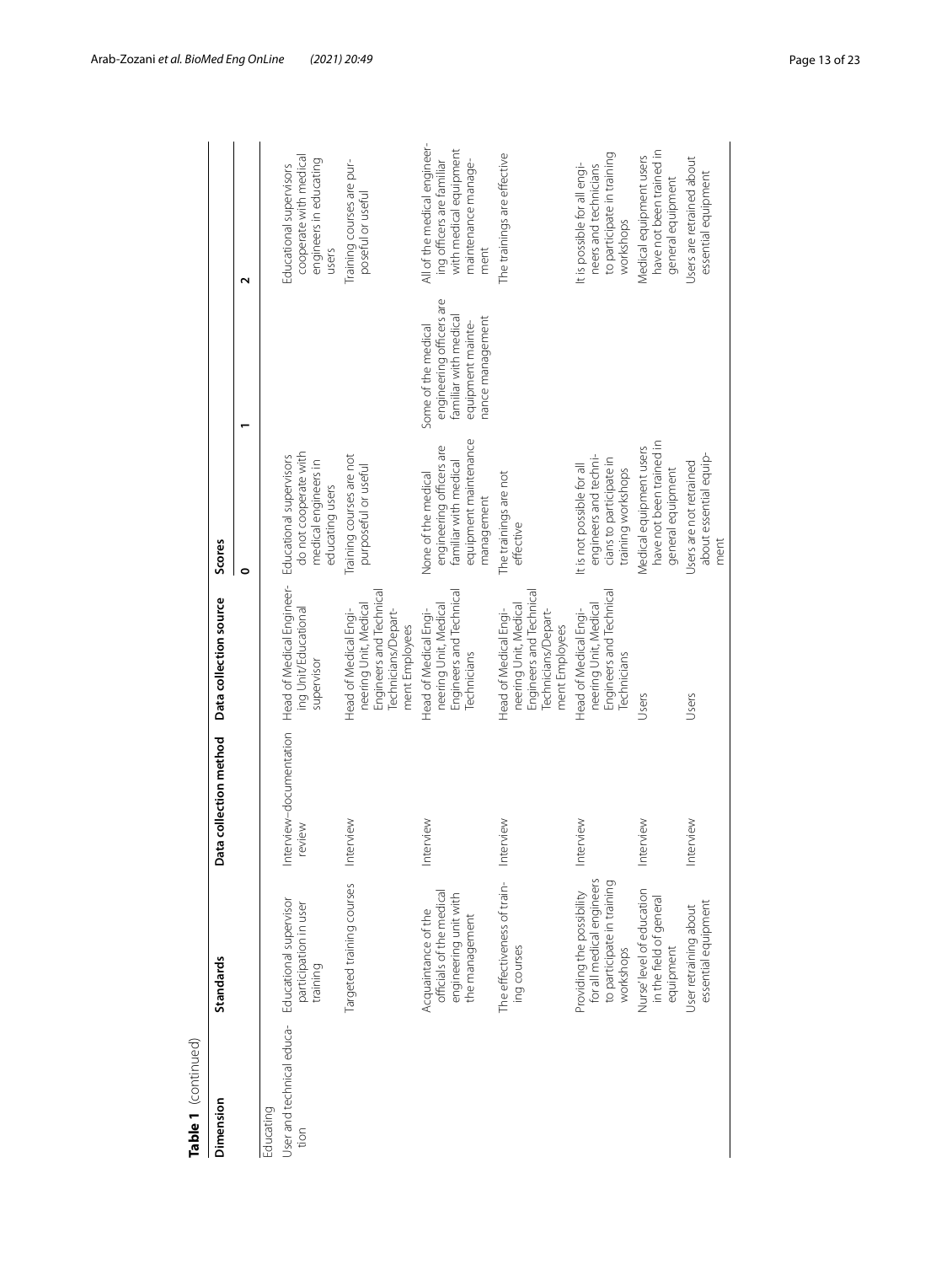| Table 1 (continued)                  |                                                                                                        |                                   |                                                                                                |                                                                                                                                                                 |                                                                                                                                                |                                                                                                                                                        |
|--------------------------------------|--------------------------------------------------------------------------------------------------------|-----------------------------------|------------------------------------------------------------------------------------------------|-----------------------------------------------------------------------------------------------------------------------------------------------------------------|------------------------------------------------------------------------------------------------------------------------------------------------|--------------------------------------------------------------------------------------------------------------------------------------------------------|
| Dimension                            | Standards                                                                                              | Data collection method            | Data collection source                                                                         | Scores                                                                                                                                                          |                                                                                                                                                |                                                                                                                                                        |
|                                      |                                                                                                        |                                   |                                                                                                | 0                                                                                                                                                               |                                                                                                                                                | $\mathbf{\Omega}$                                                                                                                                      |
|                                      | Invitation of expert profes- Interview<br>sors to teach                                                |                                   | Head of Medical Engineer-<br>ing Unit                                                          | Expert professors are not<br>invited to teach                                                                                                                   |                                                                                                                                                | Expert professors are<br>invited to teach                                                                                                              |
|                                      | lines of medical equip-<br>Visiting the production<br>ment and supplies<br>companies                   | Observation                       | Engineers and Technical<br>neering Unit, Medical<br>Head of Medical Engi-<br>Technicians       | Medical engineers and<br>visit manufacturing<br>technicians do not<br>companies                                                                                 |                                                                                                                                                | technicians visit manufac-<br>Medical engineers and<br>turing companies                                                                                |
|                                      | training for official and<br>Participate in in-service<br>contract forces                              | Interview-documentation<br>review | Engineers and Technical<br>neering Unit, Medical<br>Head of Medical Engi-<br>Technicians       | participate in in-service<br>Medical engineers and<br>technicians do not<br>training                                                                            |                                                                                                                                                | technicians participate in<br>Medical engineers and<br>in-service training                                                                             |
|                                      | Conducting classes and<br>managers, engineers<br>training courses for<br>and users                     | Interview-documentation<br>review | Engineers and Technical<br>neering Unit, Medical<br>Head of Medical Engi-<br>Technicians/Users | courses are not sched-<br>Classes and training<br>uled                                                                                                          |                                                                                                                                                | Classes and training courses<br>are held as scheduled                                                                                                  |
|                                      | training needs of users<br>program based on the<br>Developing a training<br>and engineers              | Interview-documentation<br>review | Head of Medical Engineer-<br>ing Unit                                                          | not developed based on<br>The training program is<br>educational needs                                                                                          |                                                                                                                                                | The training program is<br>developed based on<br>educational needs                                                                                     |
| Service                              |                                                                                                        |                                   |                                                                                                |                                                                                                                                                                 |                                                                                                                                                |                                                                                                                                                        |
| Repair (corrective mainte-<br>nance) | regulations and supervi-<br>Repair of medical equip-<br>ment according to the<br>sion of device repair | Interview                         | Head of Medical Engineer-<br>ing Unit                                                          | not observe their repair<br>medical engineer does<br>accordance with the<br>requlations and the<br>equipment is not in<br>The repair of medical<br>by companies | the regulations, but the<br>not observe their repair<br>medical engineer does<br>repaired according to<br>Medical equipment is<br>by companies | ance with the regulations<br>and the medical engineer<br>does observe their repair<br>equipment is in accord-<br>The repair of medical<br>by companies |
|                                      | Necessity of warranty and<br>after-sales service in<br>repair                                          | Documentation review              | Head of Medical Engineer-<br>ing Unit                                                          | Medical equipment has no<br>warranty or after-sales<br>service                                                                                                  | Some medical devices<br>have a warranty and<br>after-sales service                                                                             | warranty or after-sales<br>Medical equipment has<br>service                                                                                            |
|                                      | Repair of vital and capital<br>equipment by allowed<br>agencies                                        | Interview-documentation<br>review | Head of Medical Engineer-<br>ing Unit                                                          | Capital equipment is not<br>repaired by allowed<br>agencies                                                                                                     | Some of the capital equip-<br>ment is repaired by<br>allowed agencies                                                                          | repaired by allowed<br>Capital equipment is<br>agencies                                                                                                |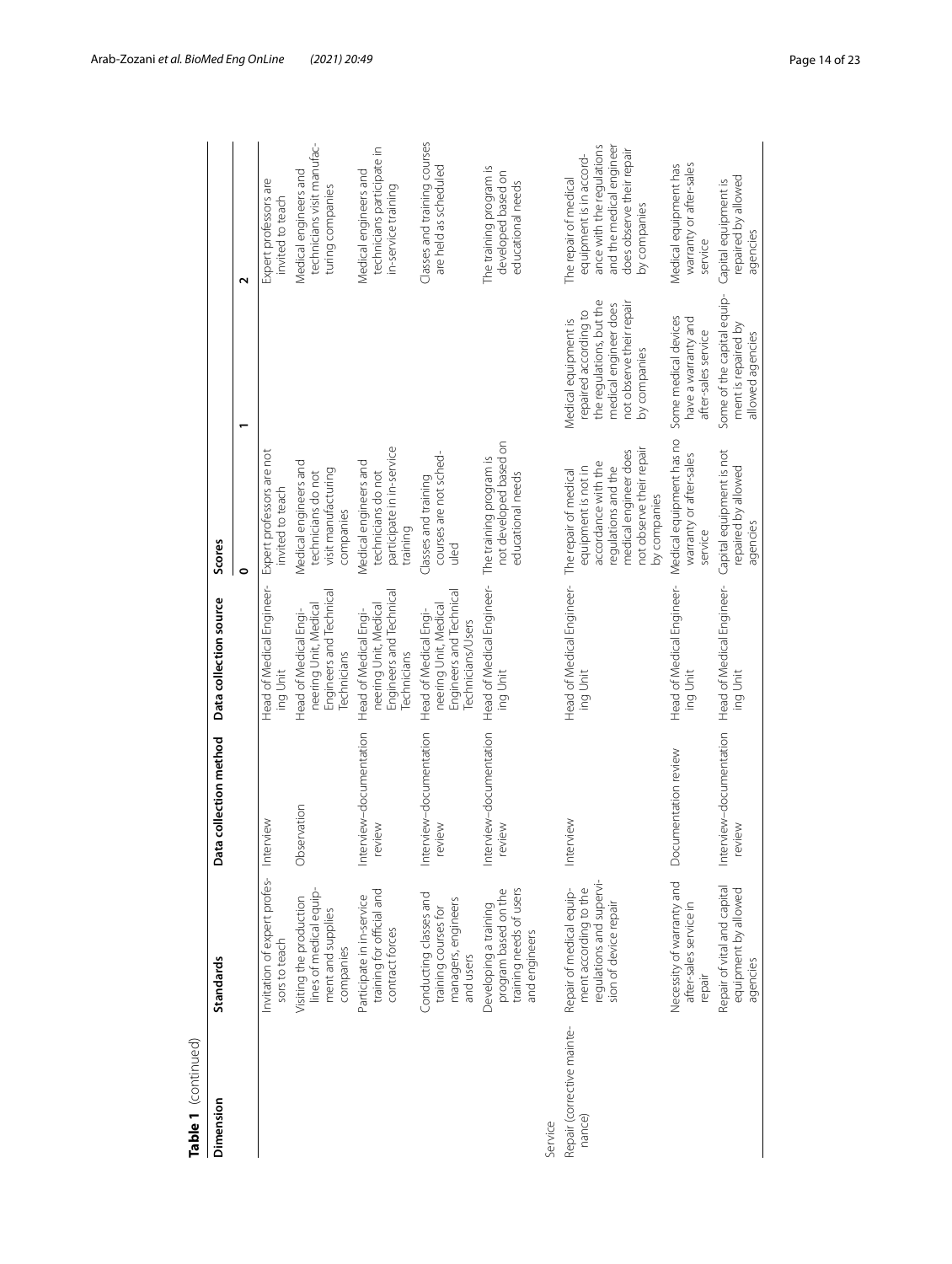| Table 1 (continued)<br>Dimension | <b>Standards</b>                                                                              | Data collection method                          | Data collection source                | Scores                                                                                                         |                                                                                                         |
|----------------------------------|-----------------------------------------------------------------------------------------------|-------------------------------------------------|---------------------------------------|----------------------------------------------------------------------------------------------------------------|---------------------------------------------------------------------------------------------------------|
|                                  |                                                                                               |                                                 |                                       | $\circ$                                                                                                        | $\mathbf{\tilde{c}}$                                                                                    |
|                                  | Make it possible to repair<br>the device inside the<br>hospital                               | Interview                                       | Head of Medical Engineer-<br>ing Unit | ment inside the hospital<br>It is not possible to repair<br>some medical equip-                                | medical equipment inside<br>It is possible to repair some<br>the hospital                               |
| Decommissioning                  | maintenance manage-<br>missioning process in<br>Observing the decom-<br>ment                  | Observation-documenta-<br>tion review-interview | Head of Medical Engineer-<br>ing Unit | according to the instruc-<br>process is not followed<br>tions and notification<br>The decommissioning<br>rules | cess is followed according<br>The decommissioning pro-<br>to the instructions and<br>notification rules |
| Outsourcing                      | reputable companies<br>Communication with                                                     | Interview-documentation<br>review               | Head of Medical Engineer-<br>ing Unit | Medical engineering unit<br>is not associated with<br>reputable companies                                      | associated with reputable<br>Medical engineering unit is<br>companies                                   |
|                                  | formance of private<br>investigate the per-<br>companies                                      | Interview                                       | Head of Medical Engineer-<br>ing Unit | Department of Medical<br>not monitored by the<br>private companies is<br>The performance of<br>Equipment       | The performance of private<br>companies is monitored<br>by the Department of<br>Medical Equipment       |
|                                  | The role of third parties in<br>quality control                                               | Interview                                       | Head of Medical Engineer-<br>ing Unit | Quality control is not done<br>by private companies                                                            | Quality control is done by<br>private companies                                                         |
|                                  | Buy maintenance software<br>from private companies                                            | Observation-documenta-<br>tion review           | Head of Medical Engineer-<br>ing Unit | is not purchased from<br>Maintenance software<br>private companies                                             | purchased from private<br>Maintenance software is<br>companies                                          |
|                                  | universities with private<br>nation of ministries and<br>Cooperation and coordi-<br>companies | Interview                                       | Ministry and university<br>officials  | versity do not cooperate<br>The Ministry and the Uni-<br>with private companies                                | University cooperate with<br>The Ministry and the<br>private companies                                  |
|                                  | maintenance and repair<br>Outsourcing of service,                                             | Documentation review                            | Head of Medical Engineer-<br>ing Unit | work according to the<br>have a general frame-<br>Outsourcing does not<br>regulations                          | Outsourcing does not have<br>according to the regula-<br>a general framework<br>tions                   |
|                                  |                                                                                               |                                                 |                                       |                                                                                                                |                                                                                                         |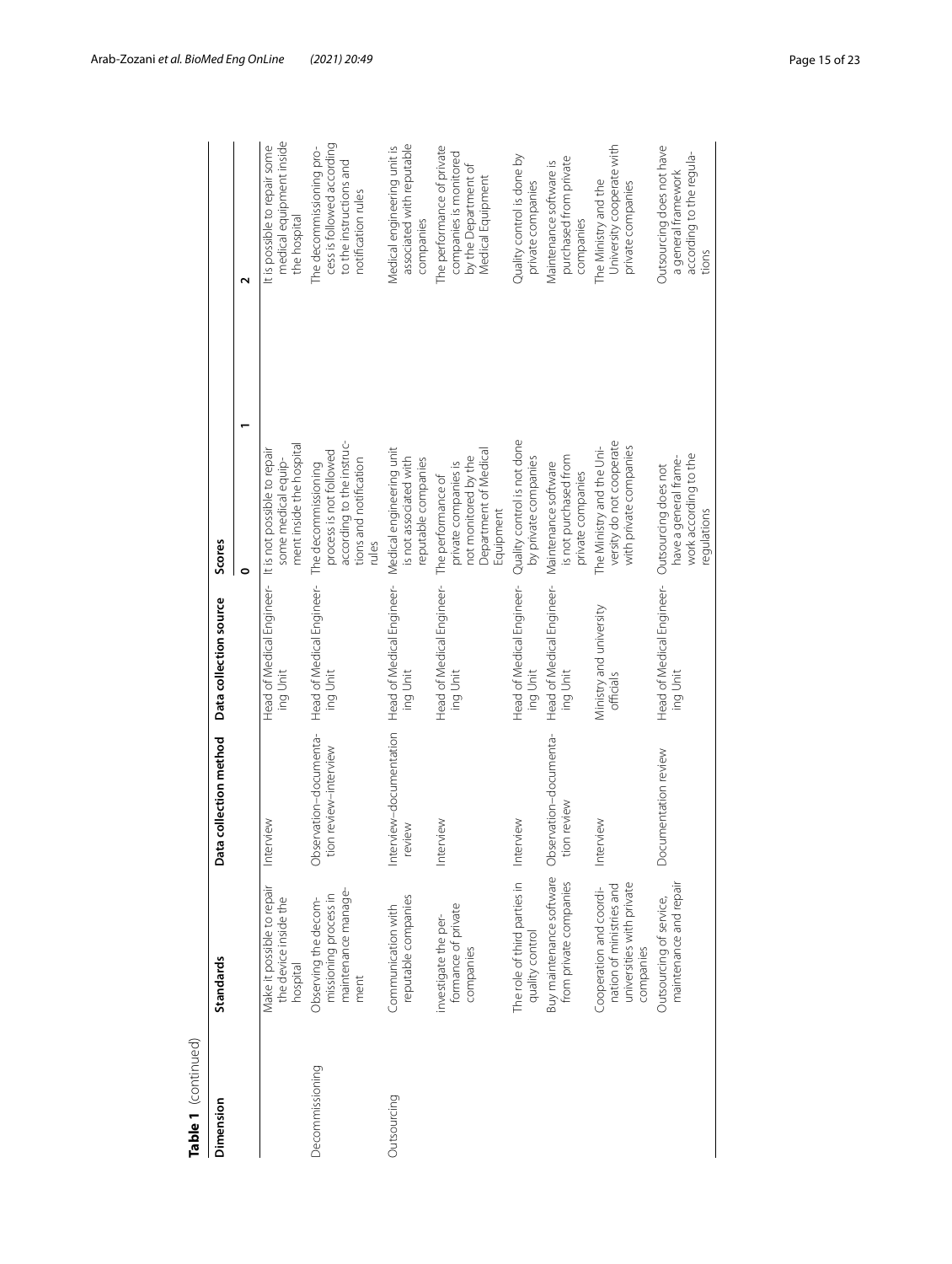| Table 1 (continued)          |                                                                               |                                  |                                                                                                |                                                                                                                                    |                                                                                                   |                                                                                                                       |
|------------------------------|-------------------------------------------------------------------------------|----------------------------------|------------------------------------------------------------------------------------------------|------------------------------------------------------------------------------------------------------------------------------------|---------------------------------------------------------------------------------------------------|-----------------------------------------------------------------------------------------------------------------------|
| Dimension                    | Standards                                                                     | Data collection method           | Data collection source                                                                         | Scores                                                                                                                             |                                                                                                   |                                                                                                                       |
|                              |                                                                               |                                  |                                                                                                | $\bullet$                                                                                                                          |                                                                                                   | $\mathbf{\Omega}$                                                                                                     |
| Designing and implementation |                                                                               |                                  |                                                                                                |                                                                                                                                    |                                                                                                   |                                                                                                                       |
| Process management           | Department of Medical<br>committees by the<br>Formation of joint<br>Equipment | Documentation review             | Head of Medical Engineer- The committee's minutes<br>ing Unit                                  | are not available                                                                                                                  | mittee are available, but<br>The minutes of the com-<br>not complete                              | The minutes of the commit-<br>tee are complete                                                                        |
|                              | access to medical equip-<br>Define the level of user<br>ment                  | Interview                        | Engineers and Technical<br>neering Unit, Medical<br>Head of Medical Engi-<br>Technicians/Users | policy is not defined<br>The user access level                                                                                     |                                                                                                   | defined according to the<br>The user access level is<br>relevant policy                                               |
|                              | Inter-sectorial communi-<br>cation in hospitals                               | Interview-observation            | Engineers and Technical<br>neering Unit, Medical<br>Head of Medical Engi-<br>Technicians/Users | other departments and<br>ing Unit does not have<br>a specific protocol for<br>communicating with<br>The Medical Engineer-<br>units |                                                                                                   | Unit has a specific proto-<br>with other departments<br>The Medical Engineering<br>col for communicating<br>and units |
|                              | Planning for maintenance<br>in the office of medical<br>equipment             | Interview-documentation<br>eview | Head of Medical Equip-<br>ment Department                                                      | any medical equipment<br>The Medical Engineering<br>maintenance activities<br>Unit has no plans for                                | Unit has plans for some<br>The Medical Engineering<br>maintenance activities<br>medical equipment | all medical equipment<br>maintenance activities<br>ing Unit has plans for<br>The Medical Engineer-                    |
|                              | Develop and define inter-<br>nal policies                                     | Documentation review             | Head of Medical Engineer-<br>ing Unit                                                          | maintenance of medical<br>developed for the<br>No policy has been<br>equipment                                                     |                                                                                                   | A policy has been devel-<br>oped to maintenance<br>medical equipment                                                  |
|                              | Develop an action plan for<br>the medical engineer-<br>ing unit               | Documentation review             | Head of Medical Engineer-<br>ing Unit                                                          | equipment has not been<br>maintaining medical<br>An action plan for<br>developed                                                   |                                                                                                   | An action plan for maintain-<br>ing medical equipment<br>has been developed                                           |
|                              | equipment department<br>Management infrastruc-<br>ture in the medical         | terview<br>트                     | ment Department/Head<br>of Medical Engineering<br>Head of Medical Equip-<br>jst                | The Department of Medi-<br>cal Equipment does not<br>have a strong infrastruc-<br>ture                                             |                                                                                                   | The Department of Medical<br>Equipment have a strong<br>intrastructure                                                |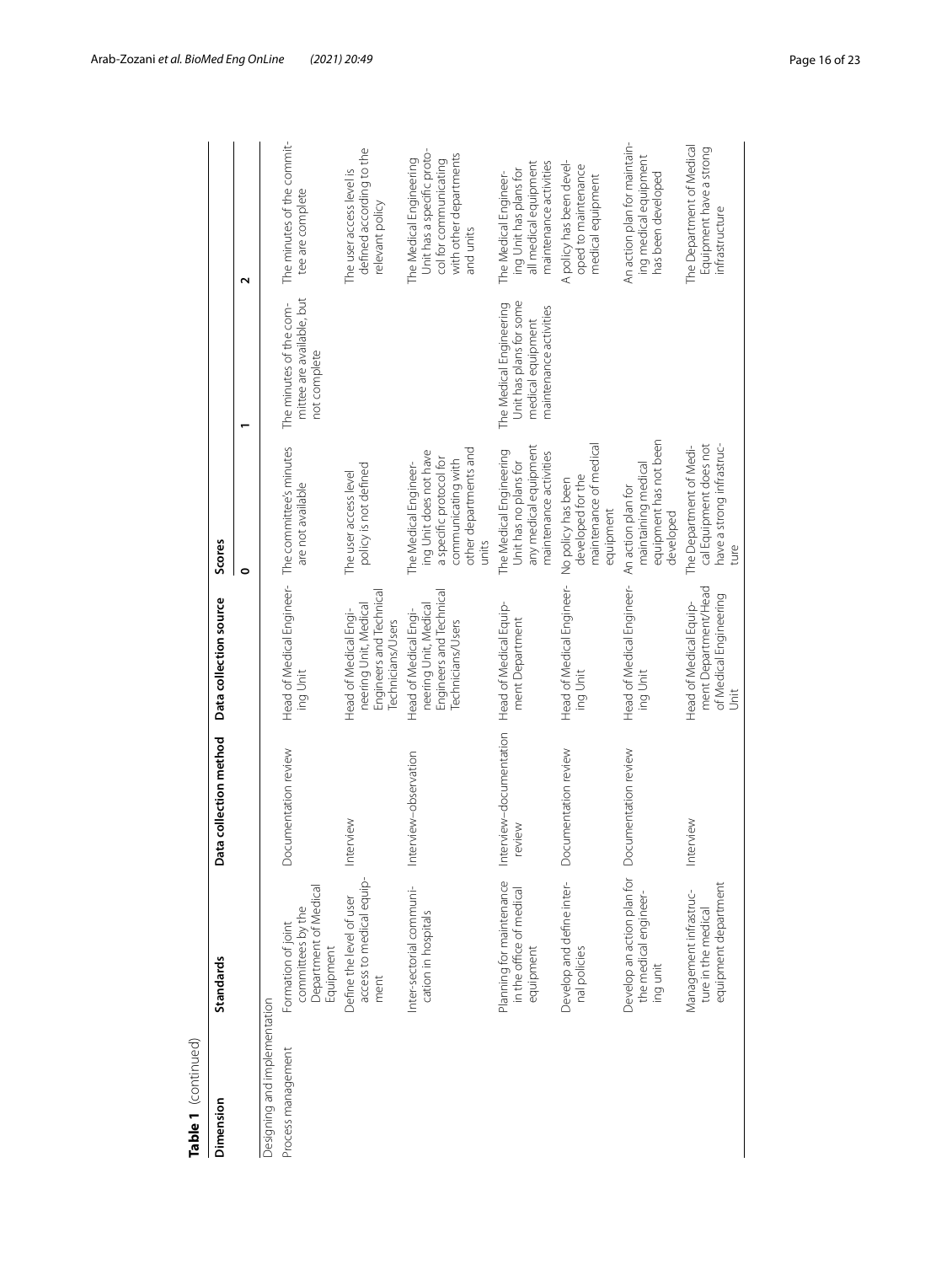| Table 1 (continued)    |                                                                                                       |                        |                                                                                  |                                                                                                                |                                                                                                           |
|------------------------|-------------------------------------------------------------------------------------------------------|------------------------|----------------------------------------------------------------------------------|----------------------------------------------------------------------------------------------------------------|-----------------------------------------------------------------------------------------------------------|
| Dimension              | Standards                                                                                             | Data collection method | Data collection source                                                           | Scores                                                                                                         |                                                                                                           |
|                        |                                                                                                       |                        |                                                                                  | $\circ$                                                                                                        | $\mathbf{\Omega}$                                                                                         |
|                        | for maintaining medical<br>assessment structure<br>Existence of a specific<br>equipment               | Interview-observation  | ment Department/Head<br>of Medical Engineering<br>Head of Medical Equip-<br>Unit | clear structure for assess-<br>tenance does not have a<br>Medical equipment main-<br>ing this process          | clear structure for assess-<br>tenance does not have a<br>Medical equipment main-<br>ing this process     |
|                        | Prolonged administrative<br>processes                                                                 | Interview              | ment Department/Head<br>of Medical Engineering<br>Head of Medical Equip-<br>Jnit | is long and cumbersome<br>The administrative process                                                           | The administrative process<br>is not long and cumber-<br>some                                             |
|                        | cedure in the medical<br>Creating unity of pro-<br>engineering unit                                   | Interview-observation  | Head of Medical Engineer-<br>ing Unit                                            | Unit does not have the<br>The Medical Engineering<br>the implementation of<br>unity of procedure in<br>affairs | Unit has the unity of pro-<br>cedure in the implemen-<br>The Medical Engineering<br>tation of affairs     |
| Knowledge and attitude | dominance in hospitals<br>Medical professional                                                        | Interview              | ment Department/Head<br>of Medical Engineering<br>Head of Medical Equip-<br>Unit | choose medical equip-<br>There is Medical profes-<br>hospitals to buy and<br>sional dominance in<br>ment       | There is not Medical profes-<br>sional dominance in hos-<br>pitals to buy and choose<br>medical equipment |
|                        | equipment department<br>experts in the medical<br>Involvement of non-                                 | Interview              | ment Department/Head<br>of Medical Engineering<br>Head of Medical Equip-<br>Unit | in decision-making and<br>Non-experts are involved<br>field of medical equip-<br>policy-making in the<br>ment  | policy making in the field<br>of medical equipment<br>decision-making and<br>Experts are involved in      |
|                        | The correct understanding<br>maintenance manage-<br>of management and<br>users hospital about<br>ment | Interview              | Hospital management<br>and users                                                 | Hospital management and<br>with maintenance man-<br>users are not familiar<br>agement                          | Hospital management and<br>maintenance manage-<br>users are familiar with<br>ment                         |
|                        | officials to the medical<br>Change the view of the<br>engineering unit                                | Interview              | ment Department/Head<br>of Medical Engineering<br>Head of Medical Equip-<br>Unit | unit in the hospital does<br>The medical engineering<br>not have a specific and<br>established position        | unit in the hospital has a<br>specific and established<br>The medical engineering<br>position             |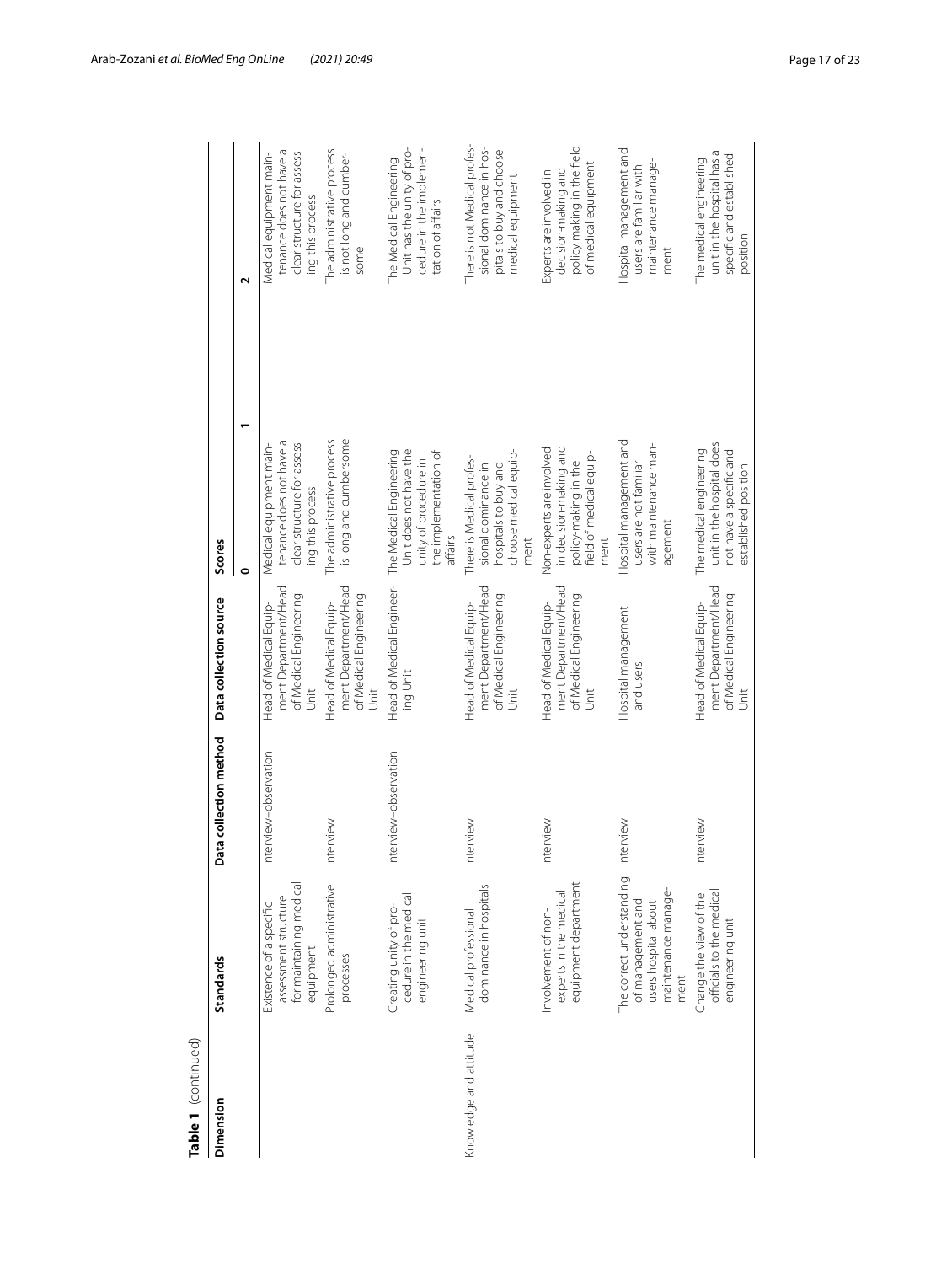| Table 1 (continued) |                                                                                    |                      |                                                                                                                       |                                                                                           |                                                                                       |
|---------------------|------------------------------------------------------------------------------------|----------------------|-----------------------------------------------------------------------------------------------------------------------|-------------------------------------------------------------------------------------------|---------------------------------------------------------------------------------------|
| Jimension           | <b>Standards</b>                                                                   |                      | ata collection method Data collection source Scores                                                                   |                                                                                           |                                                                                       |
|                     |                                                                                    |                      |                                                                                                                       |                                                                                           |                                                                                       |
|                     | Purchasing management Buy the device from the<br>website of reputable<br>companies | ocumentation review  | Head of Medical Equip-<br>Medical equipment is not<br>ment Department/Head<br>of Medical Engineering<br>$\frac{1}{2}$ | purchased from reputa-<br>ble companies                                                   | purchased from reputable<br>Medical equipment is<br>companies                         |
|                     | To buy equipment based<br>on need                                                  | Documentation review | ment Department/Head<br>of Medical Engineering<br>Head of Medical Equip-<br>Jnit                                      | purchased based on the<br>Medical equipment is not<br>needs of the area and<br>the target | needs of the area and the<br>purchased based on the<br>Medical equipment is<br>target |

| ı, |
|----|
|    |
| τ  |
|    |
|    |
|    |
|    |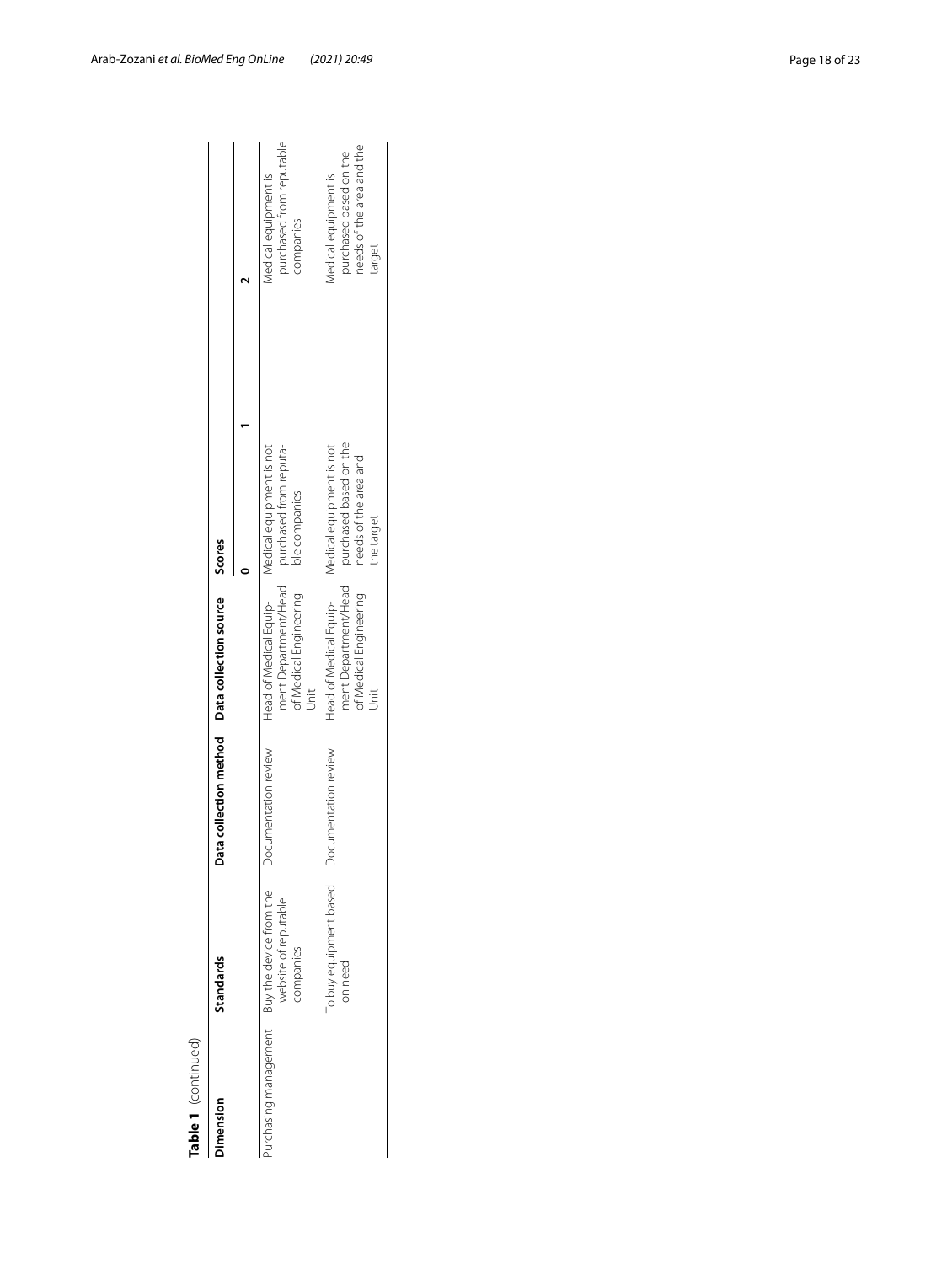be used if we are looking for the views and attitudes of stakeholders. Dimensions that require documentation will be assessed through documentation review. The observation method is also for assessing physical items.

## **Discussion**

In the feld of medical equipment maintenance management, there is no single and standard checklist that includes all hospitals in the country. The only available checklists include accreditation measures that generally assess the tasks and activities of the medical engineering unit. Since the issue of maintenance management includes a wide variety of topics, and in the low- and middle-income countries, there is major weakness in this regard, so we decided to design a checklist for uniformity and accurate and comprehensive assessment using Iranian context. The Departments of Medical Equipment of some provinces in Iran have designed a checklist natively for its afliated hospitals, the dimension and method of which are diferent. For example, the maintenance management evaluation checklist of Tabriz Medical Equipment Office includes 15 indicators (technical force, medical engineering unit, medical equipment ID, quality control tests, PM, training, medical equipment and spare parts storage, service and maintenance contract, the existence of purchase process, the existence of decommissioning process, the existence of recall system and reporting of adverse events, ensuring sound electricity, implementing a continuous maintenance improvement process, familiarizing with the general administration's rules and website, management and allocating a separate budget for maintenance).

According to the medical equipment maintenance management criteria of the MOHME, some of these dimensions can be merged into one dimension and some can be separated. In addition, each of the indicators and sub-indicators can be expanded. That is, not all maintenance management issues are addressed. The scoring and classification of dimensions in this checklist does not have a specifc standard and does not include all dimensions of maintenance according to the maintenance criteria of the MOHME and is generally designed.

Herrera-Galán [\[16](#page-22-15)] evaluated the performance of the maintenance function through management audits and their implementation in five hospitals. The aspects evaluated include equipment availability, response to a service request, monitoring and control of biomedical equipment, staf training, quality of work executed by the maintenance technicians, the workload of maintenance technicians, control of the work executed by the maintenance technicians, the efectiveness of annual maintenance planning and department performance. The results of this research show that the audit technique is a valuable checklist in the performance assessment of a hospitals. The application of the proposed method evidenced that the most critical component in the results of a management audit is the human resource [[16\]](#page-22-15).

An efective medical equipment maintenance program consists of three main elements. (1) Identifying the medical devices that need to maintenance program by the Ministry of Health. (2) Financial management, personal management, performance monitoring, operational management and performance improvement. (3) Proper implementation of the maintenance program. These three elements are also considered in the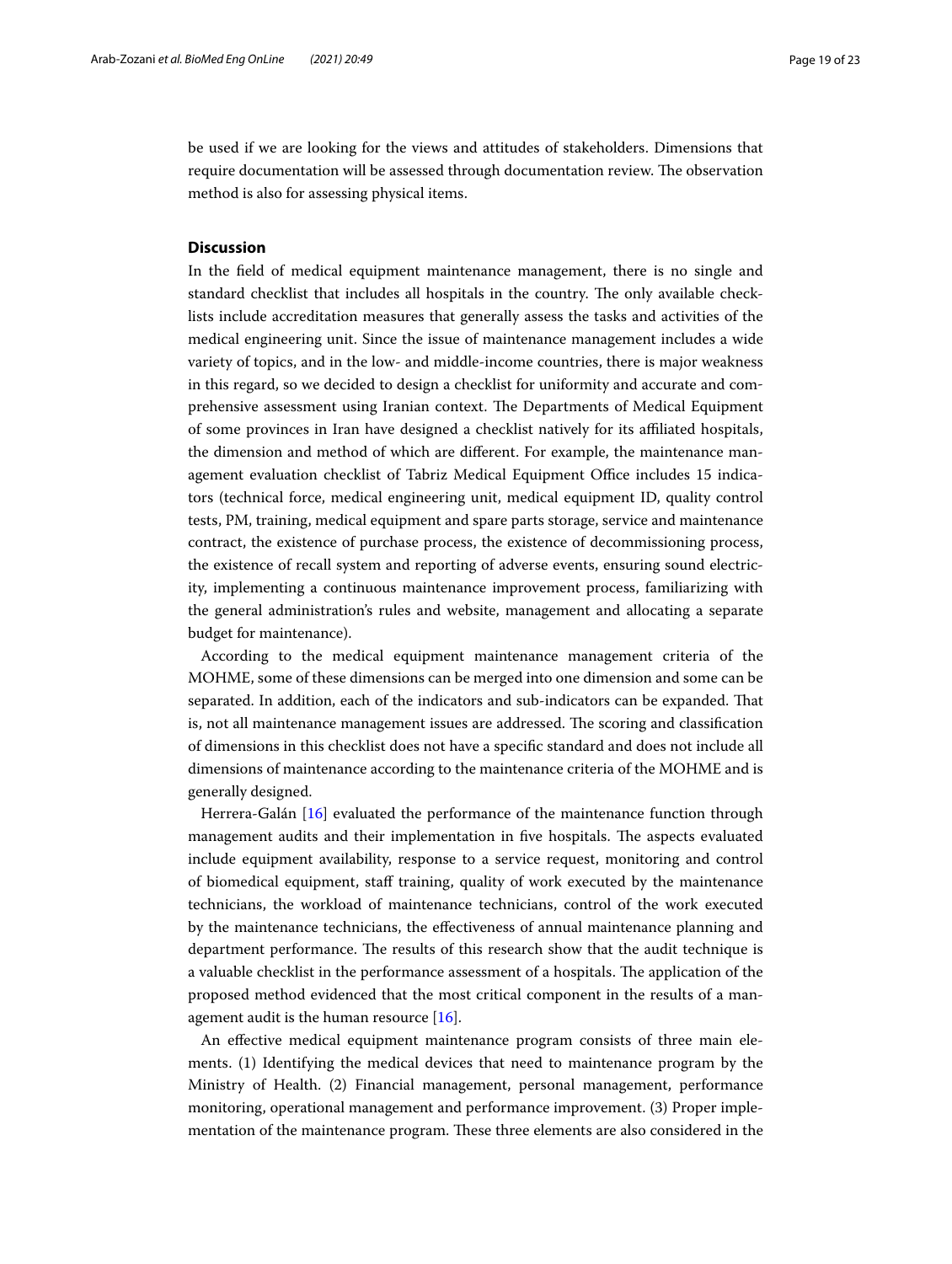designed checklists in diferent dimensions such as resources, designing and implementation [\[17](#page-22-16)].

The maintenance and its management constitute a checklist that ensures the equipment performance. There exist four criteria in which the hospitals coincide that they should improve, even though each of them in diferent measure and sub-criterion. These criteria are an organization of maintenance; human resources; planning, programming and control of the maintenance and corrective maintenance. These criteria are among the sub-categories of maintenance management assessment checklists  $[18]$  $[18]$  $[18]$ .

Amerion et al. [[19\]](#page-22-18) identifed efective factors on the MEMM in a military hospital. Among efective factors on the MEMM, 26 components were extracted. User training components, human resources, commitment and the experience of users, the foreign exchange market, periodic visits, and trade name were the most important components which had more than 75% of the relative abundance. According to the results, factors with high importance on the management of medical equipment maintenance should be supported by the center's directors. Attention to the use of these components can reduce maintenance costs, and therefore, increase the life of medical equipment. User training and human resources are the two main dimensions of this checklist [[19](#page-22-18)].

According to the current results, documentation and service are two dimensions of MEMM. The problems of some hospitals in MEMM were introduced from the aspects of maintenance time, maintenance record, maintenance service and selfmaintenance. Some measures were proposed including simplifying maintenance process through PDCA, information maintenance record, cooperating with the thirdparty maintainer and establishing self-maintenance team, so that precision and information medical equipment management can be realized to maximize the beneft of medical equipment management [[20\]](#page-22-19).

The medical equipment requires maintenance (both scheduled and unscheduled) during its useful life. The medical equipment maintenance process should be planned, implemented, monitored, and improved continually. Tis process requires careful supervision by healthcare administrators, many of whom may not have the technical background to understand all of the relevant factors. Maintenance management is the most important function in overall medical equipment management. In this regard, implementation of appropriate maintenance strategies requires the following types of resources: human resources, material resources, fnancial resources and documentation. Our fndings also point to the importance of these resources [[21\]](#page-22-20).

We need a comprehensive assessment checklist that covers all aspects of medical equipment maintenance management in hospitals. In this regard, the identifcation of infuential factors is essential. Eighty-nine factors were identifed that afect MEMM. Five of the factors were found related to resources item, 12 factors related to service, 4 factors related to education, 15 of these factors regarding quality control, 19 factors related to inspection, 12 factors related to information bank and 22 factors were dedicated to management. These factors are implicated in decision-making in support of selection, purchase, repair and maintenance of medical equipment, especially for capital equipment managers and medical engineers in hospitals and also for the assessment of this process. Identifcation and classifcation of infuential factors can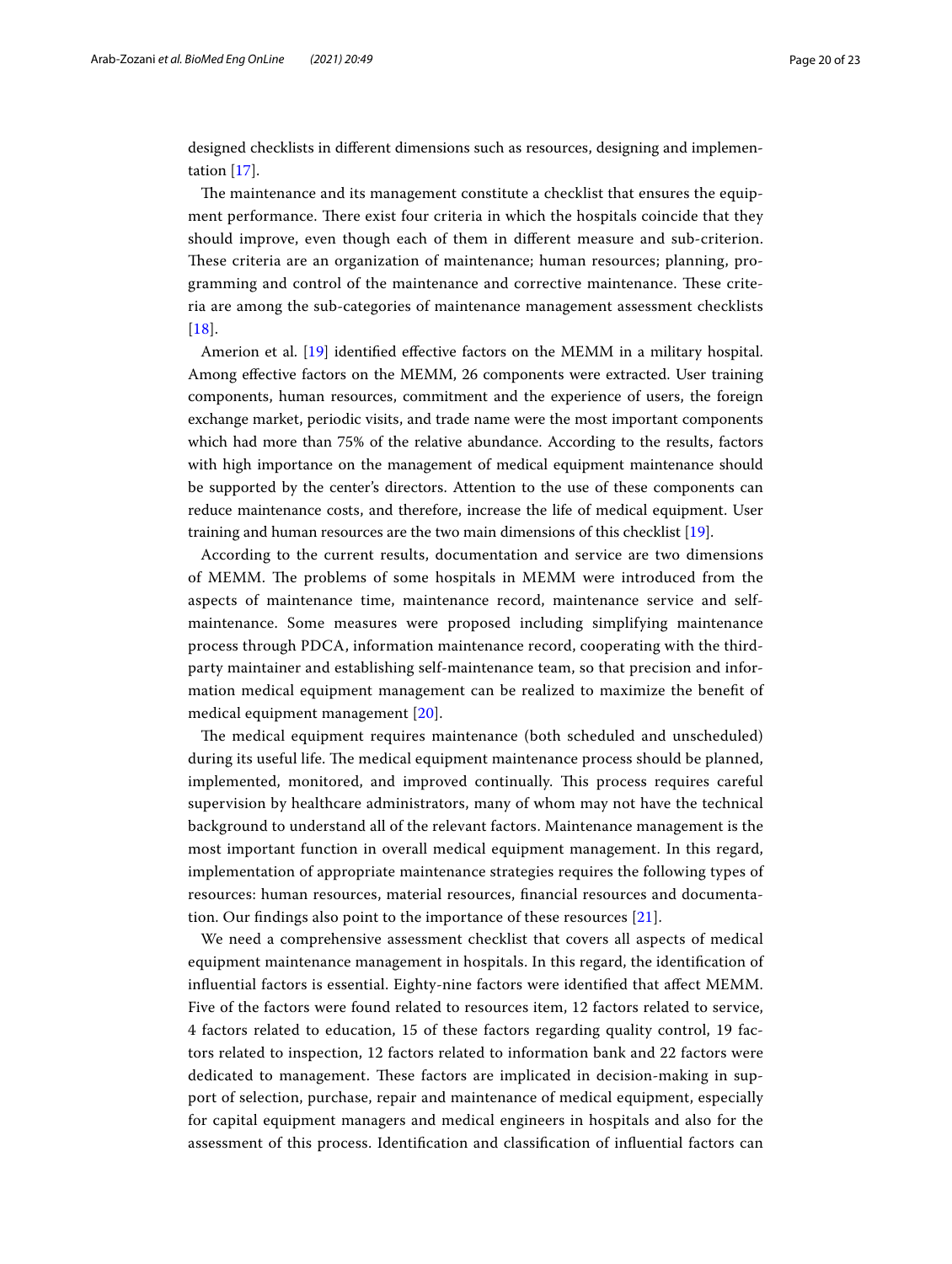be of help for raising critical alerts about the types of equipment more prone to maintenance problems [[14](#page-22-13)].

## **Strengths and limitations**

In our knowledge, this study is the frst comprehensive study of-its-kind addressing all of the factors affecting an effective and efficient MEMM. It offers comprehensive checklists for assessing the status of MEMM. In addition, the present compiled checklist is the result of multi-method research in such a way that its components are determined through systematic review and obtaining the views of experts and specialists in this feld. This indicates the validity and comprehensiveness of the checklists developed.

Lack of enough information concerning the concept of maintenance management, lack of specifc guidelines and instructions were the most notable limitations.

## **Conclusion**

Effective maintenance management of medical devices increases the efficiency and productivity of health technology resources, which is especially important when resources are limited. This allows patients to access medical equipment that can provide an accurate diagnosis, efective treatment, or appropriate rehabilitation. Several factors afect the management of medical equipment maintenance, and it is important to follow each of them to improve the performance of devices and provide medical services to patients. Therefore, before designing an assessment checklist, we need to consider a specific framework for the maintenance management process to include all maintenance activities. The medical equipment maintenance management assessment checklists allow for the timely identifcation of defciencies and gaps in the medical equipment maintenance management process so that the necessary steps can be taken. It also can help managers and engineers to assess maintenance status and provide solutions and interventions for the decision makers and policymakers to improve its.

## **Methods**

The present study was a multi-methods study in four stages. In the first stage, a systematic review on data related to factors which afect the assessment of MEMM was conducted. Then, a qualitative study was designed to investigate these factors from expert view and related documents. In the end, the results of the frst and second stages were combined using content analysis and the fnal checklist was developed.

## **Stage 1**

A systematic search of the following databases was conducted during October 2015 in the PubMed, ProQuest, Scopus, Embase, and Web of Science. The search was updated in June 2017. Our search strategy was as follow: (("medical device\*"[Title/Abstract]) OR "medical equipment"[Title/Abstract]) AND "maintenance management"[Title/ Abstract])) [[14\]](#page-22-13). At frst, we extracted the items, then categorized the extracted items based on the Ministry of Health and Medical Education of Iran (MOHME) framework in each category [[13](#page-22-12)].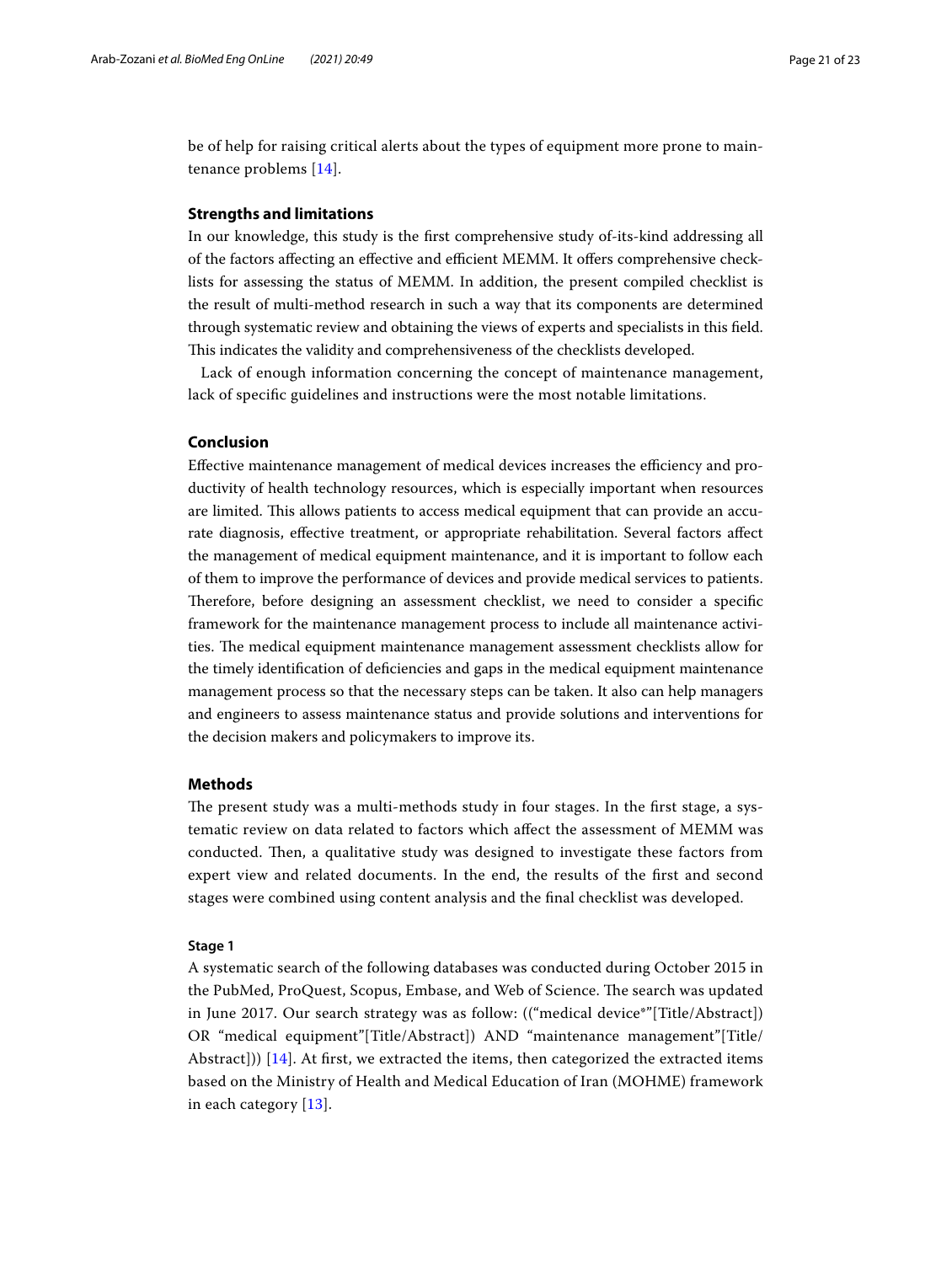## **Stage 2**

In the qualitative step, semi-structured interviews and documents review were used for data collection. The collected data consisted of the perspectives of medical and biomedical engineers concerning factors infuencing MEMM. Related documents were regulations of MEMM, MEMM guidelines and other related regulations or reports developed by MOHME. The content analysis approach (inductive and deductive) was used to analyze the data. The extracted codes were sorted into both themes and subthemes based on comparisons between similarities and diferences that were categorized into 7 main themes and 22 subthemes [[15\]](#page-22-14).

## **Stages 3**

In this stage, the researchers combined the extracted data from systematic review and qualitative study using a content analysis and devised the first draft of the checklist. The primary checklist was developed in the form of assessment checklists in seven dimensions (providing resources, quality control tests, preventive inspection and maintenance, database, training, service, design and implementation).

### **Stages 4**

We sent the primary draft of checklist through a Delphi to 20 experts who had sufficient scientifc and information background in the feld of MEMM for assessing the validity and reliability. Of them seven experts participated in this stages and send their comments. In the frst round, experts commented on the content, dimensions, writing and appearance of the primary checklist. The research team modified the primary version based on expert's comments and sends it again to experts. Eventually, the proposed checklist was fnalized after approving the experts.

#### **Acknowledgements**

The current study is a part of MSc thesis in Healthcare Management, Rona Bahreini. The authors appreciate Tabriz University of Medical Sciences for its fnancial support.

#### **Authors' contributions**

RB conceived of the presented idea. AI and LD were in charge of overall direction and planning. RB and MAZ drafted the manuscript. AI, LD, RB and MAZ contributed to the design and implementation of the research. All the authors discussed the results and commented on the manuscript. RB and MAZ revised the manuscript based on the reviewer's comments. All the authors read and approved the fnal manuscript.

#### **Funding**

This study was funded by Tabriz University of Medical Sciences. This study is a part of MSc thesis that has been done with the ethical code TBZMED.REC.1394.570.

#### **Availability of data and materials**

The datasets of this study are available from the corresponding authors upon reasonable request.

#### **Declarations**

#### **Ethics approval and consent to participate**

This study is a part of MSc. thesis that has been done under the support of Tabriz University of Medical Sciences with the ethical code TBZMED.REC.1394.570.

#### **Consent for publication** All the authors confrmed the consent for publication.

## **Competing interests**

The authors declare that they have no confict of interest.